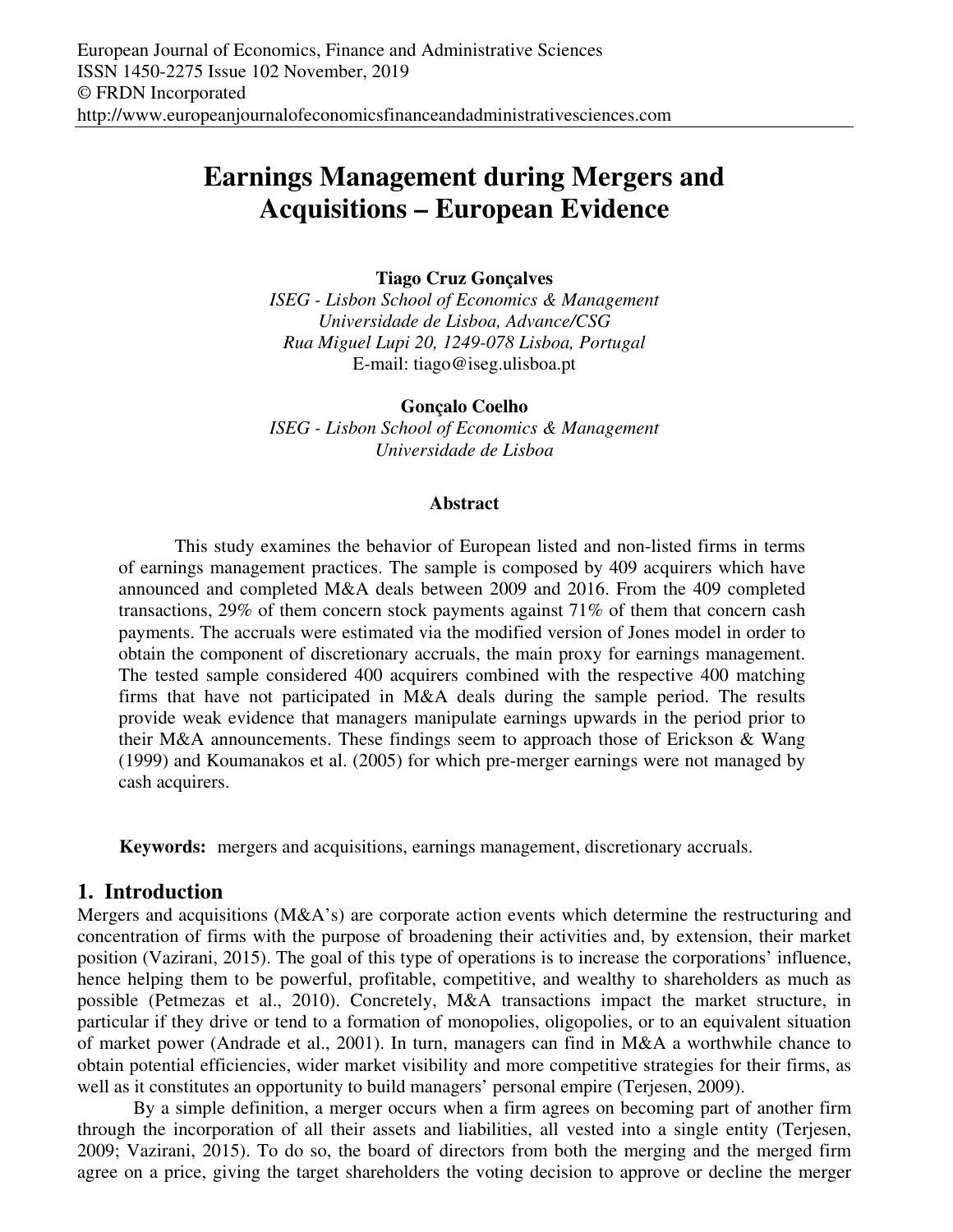proposal (Offenberg & Pirinsky, 2014). If the proposal is approved, the merged firm consequently ceases to exist and only the merging one remains on the market with the same name and entity (Hillier et. al, 2013).

A consolidation is an alternative way of combining two or more firms and their respective activities. It is nearly the same concept of merger, with the difference that the involved firms get dissolved in order to allow the creation of a brand new one (Gaughan, 2007; Hillier et. al, 2013).

An acquisition (also commonly called a "takeover") is defined by Vazirani (2015, pp. 4) as "a corporate action in which a firm buys most, if not all, of the target firm's ownership stakes in order to assume control of the target firm". Bidders (i.e.: acquirers) can either opt to acquire the targets' assets or shares, depending on the takeover objective (Hillier et. al, 2013). If the bidder is about to acquire the target's assets, a proxy formal vote from the target shareholders is required (Hillier et. al, 2013). Otherwise, if the goal is to take control of the target firm via equity, the target shareholders are requested to respond to the corporate action on the market, launched by the bidder, by sending voluntary instructions on their eligible stock positions to the correspondent custodian, up to a specific deadline, whose options are either accept (i.e.: tender) or decline (i.e.: ignore) the offer. Rather than participating in the offer, the shareholder may opt to sell his position on the open market during the offer period (Groves, 2008). The offer is as well succeeded as the quantity of tendered positions fulfilled and satisfies the initial bidder's intention, usually described in the prospectus (i.e.: the offer document). The bidder might assume the commitment to purchase a certain percentage of outstanding shares, and, additionally, that it will only accept the tendered shares if a minimum tendered stock positions have been reached (Hillier et al., 2013).

It is notorious that M&A have been largely approached by a variety of academics, economists, financiers, regulators and accountants worldwide, who relate it to different contexts. In this paper, M&A deals are contextualized with earnings management because of the close relationship they seem to have, as vastly demonstrated in the literature.

Due to a considerable number of financial scandals that have occurred over recent years, mostly in Europe and US, the role of capital markets has been seriously questioned on matters of transparency and reliability. One of the main topics of discussion regards to earnings management practices and to the quality of earnings reported. With this, earnings management has been applied to important areas of accounting and finance due to an increased importance in explaining managerial choice associated to market phenomena.

This paper investigates the market trend upon M&A deals in Europe and aims to relate it to the level of accruals reported by acquirers after the subprime crisis. Even though the most remarkable studies which combine M&A and earnings management take place in US (Erickson & Wang, 1999; Heron & Lie, 2002; Louis, 2004) and UK (Botsari & Meeks, 2008; Vasilescu & Millo, 2016), there are no studies applied to the EU28 as a whole. For that reason, this paper provides an additional contribute to the extant literature, as well as a suggestion for further investigations.

In the research methodology, we analyzed a sample of 409 deals in order to test whether earnings management was ahead of M&A announcements. Our findings were not consistent with this prediction, suggesting that acquirers have not anticipated their deals.

The body of this paper is segmented in seven parts. In the next chapter, the literature review introduces the subject to be studied henceforth. In the third chapter are described the model determinants which support this study. The fourth chapter provides the hypothesis of study to be tested. The fifth chapter defines the earnings management measures and its method of estimation. The sixth chapter describes the research methodology and used data. The seventh chapter presents the results and the inherent analysis. Finally, the eighth chapter enunciates the main conclusions, limitations and further research suggestions.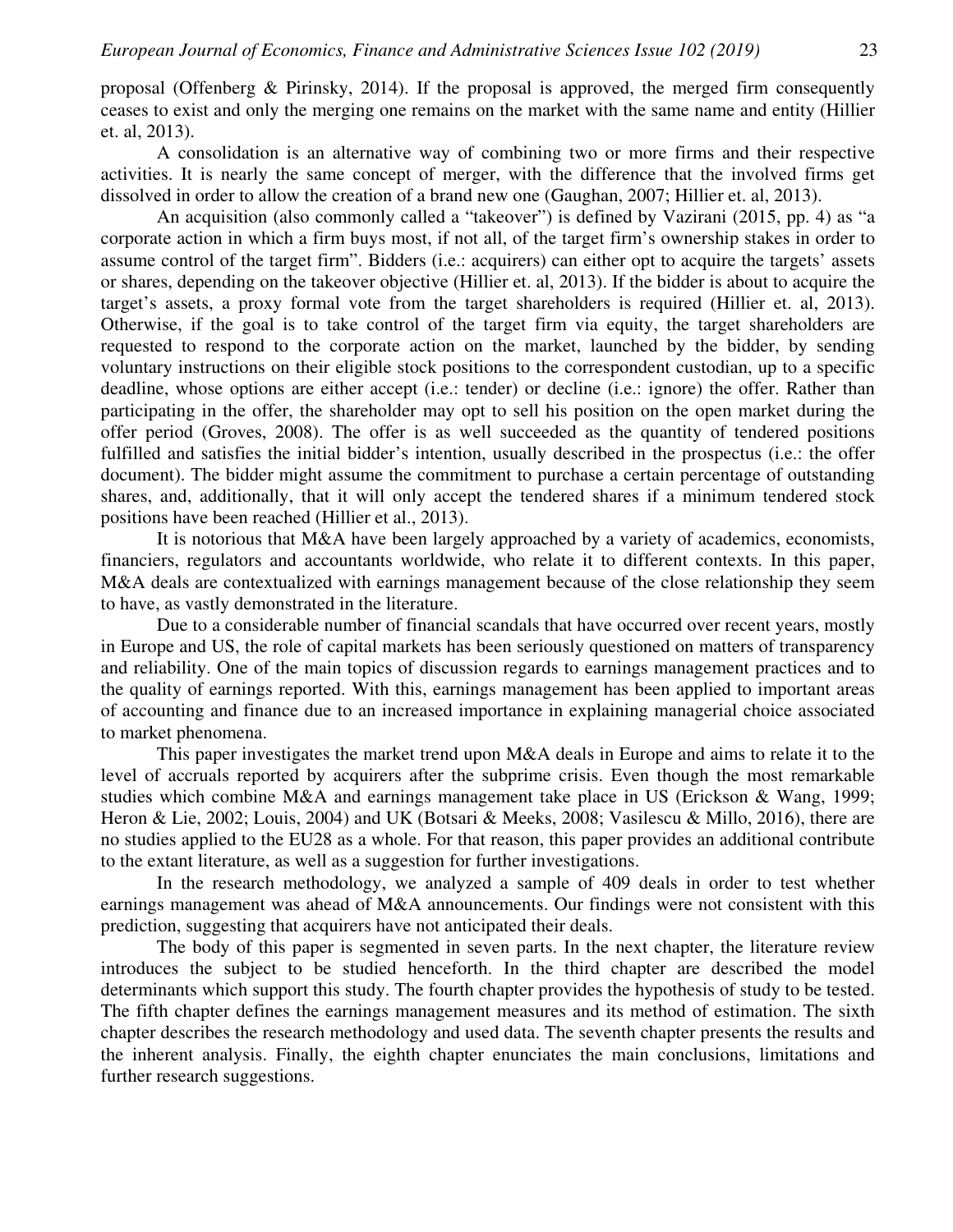## **2. Literature Review**

## **2.1. Earnings Management Literature**

A definition of earnings management is suggested by Pungaliya & Vijh (2009). In their exact words, earnings management consists in "inflating or deflating accruals and charges within generally accepted accounting principles" (pp. 2). Healy & Wahlen (1999) and Lo (2008) are more assertive at describing this concept, who define earnings management as the deliberated willingness to skew the stakeholder's perception about the reported statements. Even assuming that managers who engage in earnings management do not have an actual willingness to provoke losses to shareholders, it is difficult to foresee that such will not occur. In order to mitigate misinformation, financial experts are nowadays more demanded to detect earnings quality on behalf of most investors. Since it is expected that financiers have the necessary skills to analyze the accuracy of statements and to detect imprecisions, they should therefore contribute in a positive way to a better and fairer market (Dechow & Schrand, 2004).

Teoh et al. (1998) believe that managers will find high incentives to manage earnings if their firms intend to sell shares on the market in the near future. Given this, the earnings quality decreases because the reported earnings do not reflect the actual firm performance. This issue is notorious because mainly shrewd investors are able to detect earnings quality, which causes information asymmetry for the rest of investors. It is then perceived that when firms present a high quality of earnings, the interested parties take informed decisions and thus the market becomes more efficient (Dechow et al., 2010). Nevertheless, De Jong et al. (2014) found evidence that financial analysts and CFOs are in agreement for considering that earnings have to be managed in order to make firms show better performances. With this, managers trust that better results can enhance credibility in the market in order to sustain or inflate the stock valuation of firms (Graham et al., 2005).

## **2.2. Motives behind Earnings Management**

Lo (2008) states that managers are not naive when they manage earnings because they always have an intention to obtain a personal profit or an intention to mitigate losses their firm may have had. Throughout the years, researchers have investigated and largely discussed the motives that possibly explain managers' behavior. Some of the most common motives are presented below.

- *Capital market expectations:* Since managers are influenced by the expectation that investors create on their firms, they are likely to manage earnings in order to raise the stock price and so to maintain the necessary confidence from investors (Healy & Wahlen, 1999). Nonetheless, managers will be extra-motivated to manage earnings if stock prices and compensation incentives are strongly correlated, as evidenced by Bergstresser & Phillipon (2006).
- *Contractual incentives:* Burgstahler & Dichev (1997) argue that firms which show great performances attract stakeholders at many levels. Firstly, if the firm demonstrates a prosperous guise, it is likely that customers will not bother to pay higher for goods. In the same way, great performers have the advantage that suppliers or lenders can ease and extend the payment dates due to giving the impression that managers are able to accomplish with the celebrated commitments.
- *Bonuses plans:* Rahman et al. (2013) attains that managers tend to manipulate earnings due to their personal incentives to maintain their wealthy status, as well as their position inside the firm. Gaver et al. (1995) and Holthausen et al. (1995) found evidence that managers often use accounting techniques to diminish or enhance earnings, depending on the bonuses they might receive. The main idea is, if the firm's income surpasses the maximum (minimum) limit of bonuses attributable, managers will then reduce (raise) that income because they find it worthless to report their earnings higher (lower) without receiving any further compensation for that. Nonetheless, in order to misguide opportunism,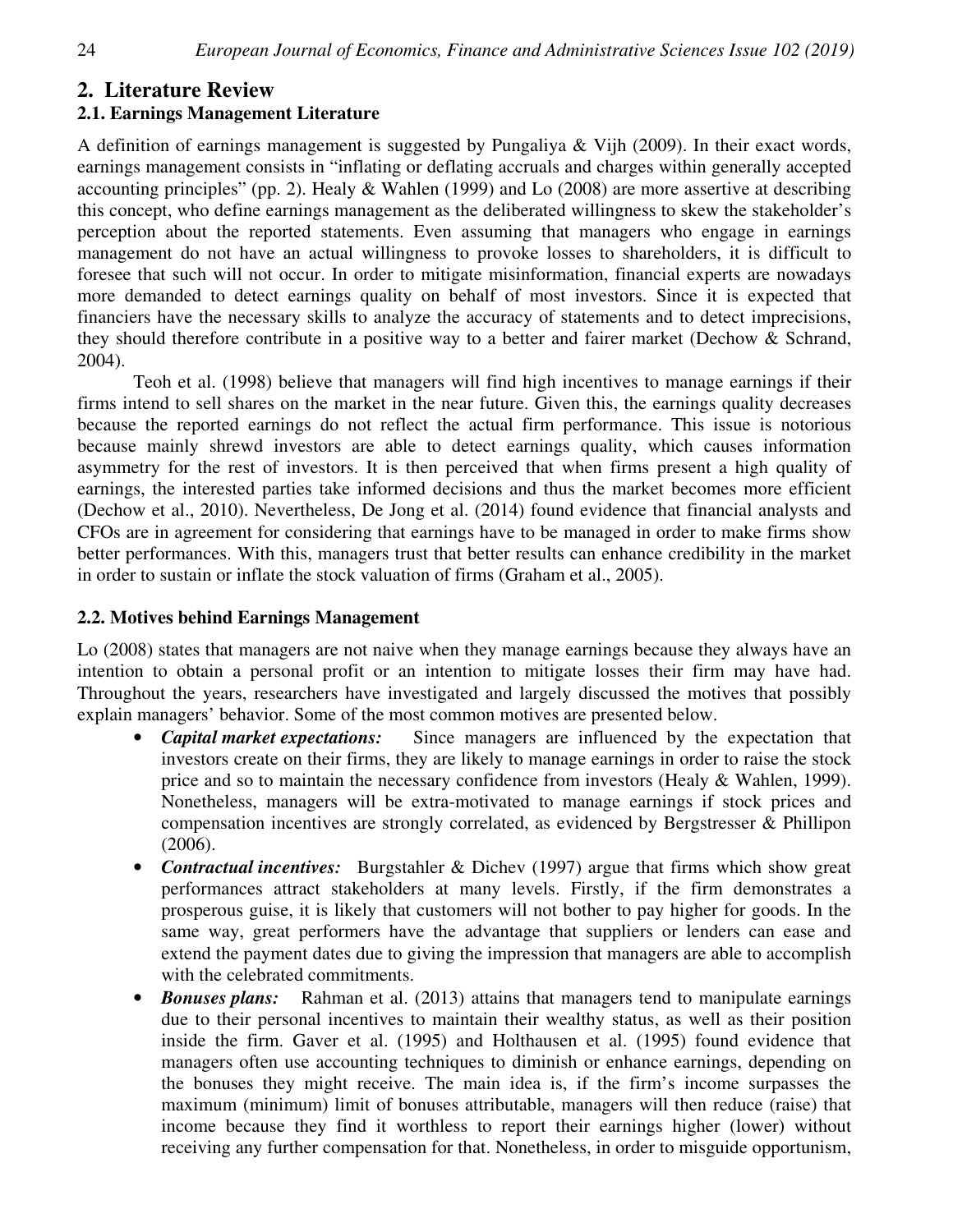it is recommended that firms, namely through their board of directors, adopt plans that promote a long-term performance, rather than a short-term one, since it best suits the shareholders' interests. As proven in former studies, a long-term policy seems effective in reducing the managers' incentive to manipulate earnings (Richardson & Waegelein, 2002).

#### **2.3. Earnings Management on Mergers and Acquisitions**

When firms trace corporate strategies to enhance their value, many interests arise. In M&A deals, an acquirer has special interest in issuing stock when the current stock price is above the fair value (Erickson & Wang, 1999; Botsari & Meeks, 2008). Managers perceive that the higher the stock price of their firm, the lower the costs of financing a merger (because a less number of shares will have to be issued to the target). Being the case, there is a wide incentive in paying stock and small incentive in paying cash when the stock prices are overvalued.

From their complete sample of 119 US firms amongst 1985-1990, Erickson & Wang (1999) evidenced that 55 stock acquirers showed abnormal accruals before M&A, which indicates earnings management practices. On the other hand, no evidence of earnings management practices for the remaining 64 cash acquirers was found. After that, various studies which are consistent with the authors' findings were performed. For a sample of 120 deals in Malaysia, Rahman & Baka (2003) found that stock acquirers manage earnings upwards between 1991 and 2000. One year later, Louis (2004) took the same conclusions for a sample of 373 deals in US during 1992 and 2000, suggesting that stock payments reflect earnings manipulation, contrarily to cash payments. Similarly, Botsari & Meeks (2008) are able to find the same evidence on 176 UK firms during 1997 and 2001, posing that stock swap deals suggest earnings manipulation before the M&A year of announcement. More recently, Higgins (2013) demonstrates that 125 Japanese stock-acquirers also anticipate M&A deals in about 1 year through earnings manipulation.

Regarding the market performance, Louis (2004) argues that there is no advantage for acquirers to manage pre-merger earnings since it is negatively correlated with post-merger performance, being that acquirers who choose stock to finance the M&A deal do experience a negative performance in the long-run. That is, assuming a rational situation in which the market anticipates potential earnings manipulation, being real or not, it is expected that investors will naturally discount this factor to the firm's value. So, even if managers effectively manage earnings upwards, there will be no correlation. From Louis' (2004) perspective, this is evident except for cases that investors can assess the extent of earnings management and thus are able to make accurate judgments.

#### **2.4. M&A Methods of Payment**

In M&A transactions, the bidder must propose the method of payment to be used into the offer prospectus, whose document is always subject to approval by the market authorities. Huang et al. (2016) assumes that the deal is commonly financed via cash, stock (through a specific exchange ratio), or through a combination of both. However, the underlying implications of choosing one of these means of payment are evaluated by target shareholders, who will trace the success or failure of the operation. One of the concerns for target shareholders is the tax influence in their tender decisions. If the bid is on equity, target shareholders can defer taxes on time, in the sense that they are not required to declare any potential capital gains until the moment they decide to sell their position (Franks et al., 1988). If the bid is on cash, capital gains have to be promptly declared to the due fiscal authority upon the receipt of proceeds (Franks et al., 1988). Even assuming that tax benefits may arise with stock payments, indeed cash payments provide an immediate liquidity, as well as eliminate moral hazard problems if the bidder has its voting control highly concentrated. As such, target shareholders may prefer cash in order to avoid becoming minority shareholders of the new firm (Faccio & Masulis, 2005). On the other hand, the referred authors indicate that the bidder is more reluctant to distribute stock when the target firm is composed by highly concentrated ownerships. In that case, the acquirer's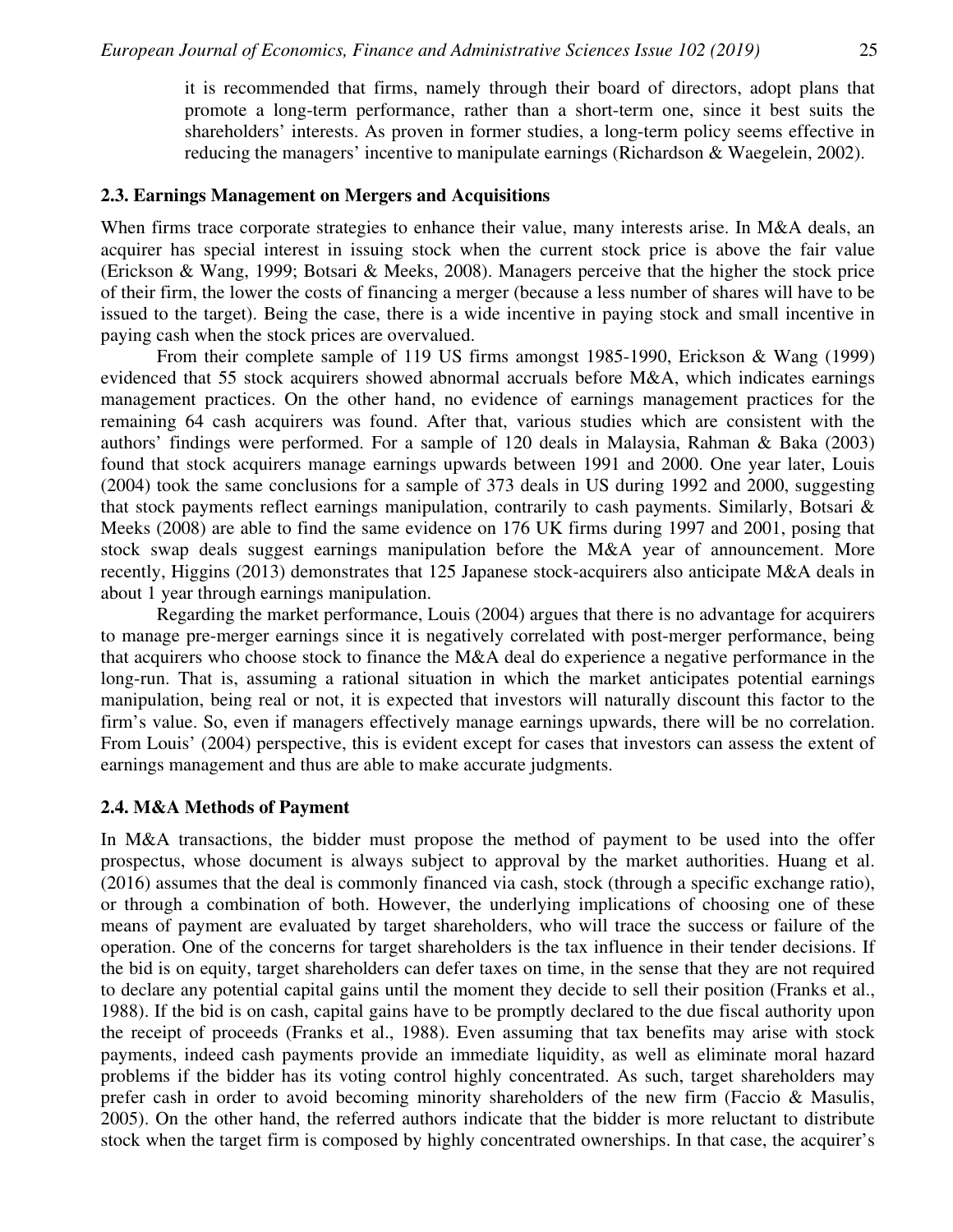voting control is threatened as it will have to be shared with target's shareholders when the merger becomes effective.

Another point to take into consideration is the possible asymmetric information amongst the involved parties. Franks et al. (1988) believe that when one firm is more informed than the other, opportunist acts might happen. On this, the authors enunciate two distinct visions. Firstly, acquirer and target firms are especially interested to participate in the acquisition when the market quotation from both is overvalued at the time. Secondly, assuming that the operation is financed in stock, the acquirer will be bided down by the target, in special if the target firm has issued shares very recently. Myers & Majluf (1984) and Heron & Lie (2002) explain that the takeover will be preferably paid in cash if the acquirer is presumably undervalued on the market, and in stock if otherwise.

## **3. Model Determinants**

In this chapter, the seven model determinants which have already been tested in previous research works are described, relatively to the empirical relationship with earnings management. Table 1 provides a summary of each variable and its positive or negative association with earnings management.

#### **3.1. Firm Size**

In light of the positive accounting theory, Watts  $& Zimmerman (1986)$  underline the role that firms play on the managerial accounting choice. For this effect, the authors enunciate the firm size hypothesis, which, in their words, means that "ceteris paribus, the larger the firm, the more likely the manager is to choose accounting procedures that defer reported earnings from current to future periods" (pp. 235).

Regarding an M&A transaction, when acquirer and target firms are very different in terms of size, acquirers do not feel a strong incentive to manage earnings, because the economic benefit would be quite insignificant. In contrast, it would be of interest for the acquirer to manage earnings in case that the target size is closer to acquirer's (Erickson & Wang, 1999; Higgins, 2013).

Even though some literature has found a negative association between large firms and the level of discretionary accruals (Peasnell, 2000; Banderlipe, 2009), alternative literature (Chen et al., 2007; Alves, 2013) have found an inverse evidence. The positive correlation might possibly be explained by the fact that large sized firms tend to alter their reports upward when pressured to satisfy the investors' expectations. On the other hand, large sized firms are more likely to be kept under scrutiny, hence being less flexible to manage earnings (Higgins, 2013). Because there is an apparent contrast in the literature and given the above explained arguments, SIZE can either assume a positive or a negative coefficient. This variable is calculated through the natural logarithm of firm's total assets in the year preceding the M&A announcement.

#### **3.2. Firm Performance (ROA)**

It is perceived that a considerable number of investors (mainly the "buy-and-hold" investors) want to bet in great performers that demonstrate consistent results over time. In financial terms, the most attractive firms are those which do generate better returns. For the effect, ROA is used to evaluate the firm's performance. Like Kothari et al. (2005) explains, ROA serves as an important financial indicator to compare the effectiveness of performance matching within an industry. Former studies find a negative association between performance and discretionary accruals (Higgins, 2013; Alves, 2013), which demonstrate that firms with positive returns are less tempted to manage earnings due to having fewer pressure than other firms with negative returns. For this reason, a negative sign is expected in the model's coefficient. ROA is measured as the net income scaled by the total assets in the year preceding the M&A announcement.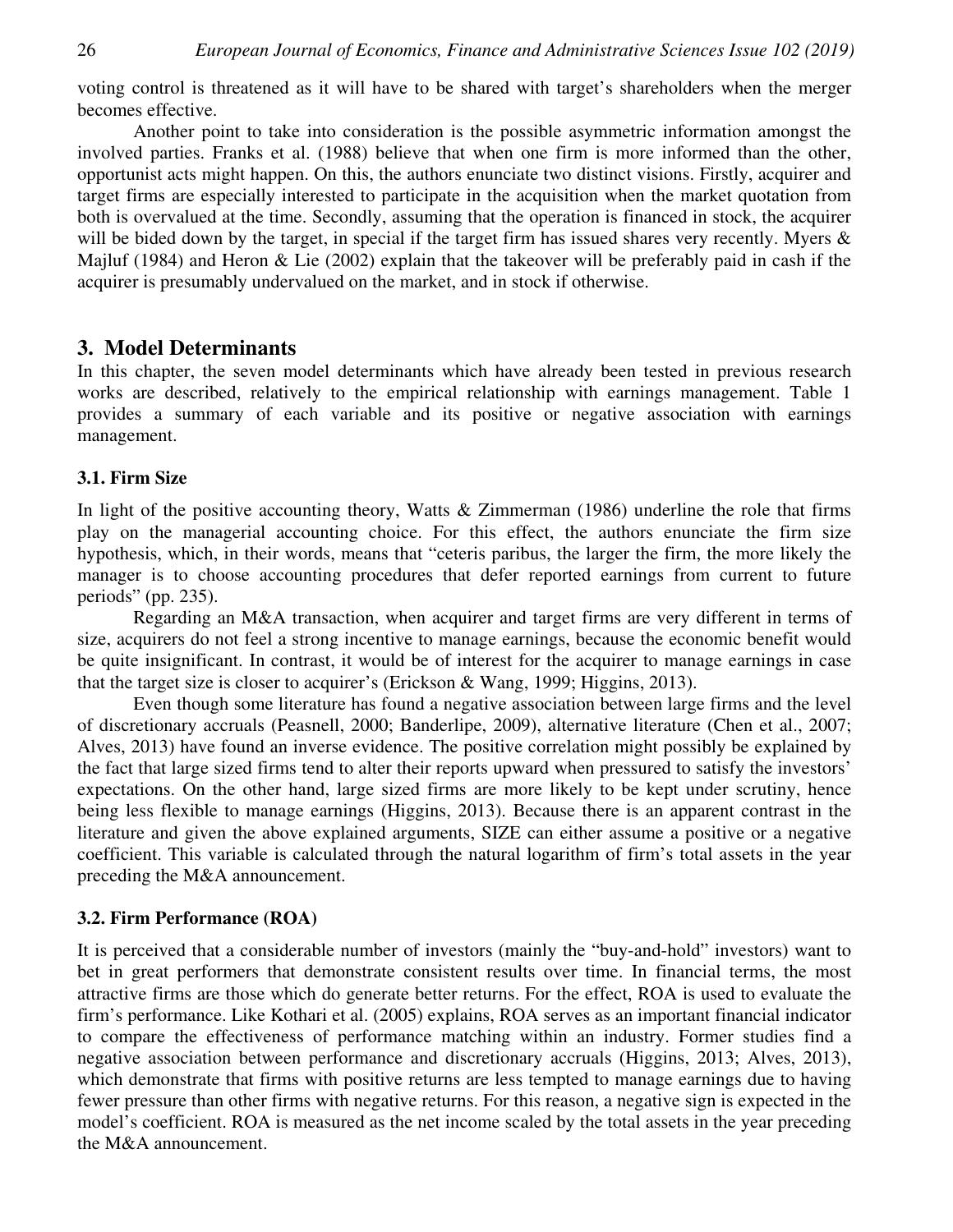## **3.3. Firm Sales Growth**

Once executed, sales are immediately recognized in the income statement, more concretely on the operating revenue. However, it may happen that some of the sold products may not be wholly profitable to the firm because of unpredicted circumstances over time (e.g.: lack of payment from the counter-party, returns of the product and (or) incurred costs in warranties). In such cases, a difference in value is expected between the recorded sales and the recorded receivables. Thus, sales are sometimes viewed as a doubtful parameter in terms of quality for the presented facts, as it only takes into consideration the sold value at the time and hides other potential associated costs. The literature found evidence that overoptimistic stock-for-stock acquirers increase their inventory levels, which result in positive earnings management around M&A. This pattern leads to a situation in which managers expect a paced growth, even if the operating capability is not aligned with the growth expectation (Louis, 2004). Hence, it is likely that the higher the sales growth expectations, the higher the incentive to manage earnings (McNichols, 2000; Pungaliya & Vijh, 2009). Therefore, the sign of this variable is predictably positive. SALESGR is measured as the 2-years compounded annual sales growth rate in the year preceding the M&A announcement.

|                                                    | <b>Negative association with Earnings</b>                                                                                     | <b>Positive association with Earnings</b>                                                    |
|----------------------------------------------------|-------------------------------------------------------------------------------------------------------------------------------|----------------------------------------------------------------------------------------------|
|                                                    | <b>Management</b>                                                                                                             | <b>Management</b>                                                                            |
| <b>Firm Size</b>                                   | Peasnell et al. (2000); Banderlipe (2009);<br>Gerayli et al. (2011); Alzoubi (2016);<br>Gonçalves et al. (2019)               | Chen et al. (2007); Gulzar & Wang (2012);<br>Alves (2013)                                    |
| <b>Firm Performance</b>                            | Louis (2004); Gulzar & Wang (2012); Gill et<br>al. (2013); Higgins (2013); Alves (2013);<br>Gonçalves et al. (2019)           |                                                                                              |
| <b>Firm Sales Growth</b>                           |                                                                                                                               | McNichols $(2000)$ ; Pungaliya & Vijh $(2009)$ ;<br>Higgins (2013); Gonçalves et al. (2019)  |
| <b>Firm Leverage</b>                               | Peasnell et al. (2000); Park & Shin (2004);<br>Alzoubi (2016)                                                                 | Sweeney (1994); Gerayli et al. (2011); Gulzar<br>& Wang (2012); Alves (2013); Higgins (2013) |
| <b>Firm GDP Growth</b>                             |                                                                                                                               | Higgins $(2013)$                                                                             |
| <b>Firm Listed on the</b><br><b>Stock Exchange</b> | Burgstahler et al. (2006); Hope et al. (2013)                                                                                 | Liu & Lu (2007)                                                                              |
| <b>Firm Audit Quality</b>                          | Kinney & Martin $(1994)$ ; Francis et al. $(1999)$ ;<br>Davidson et al. $(2005)$ ; Botsari & Goh $(2014)$ ;<br>Alzoubi (2016) |                                                                                              |

| <b>Table 1:</b> |  |  | Empirical relationship between the determinants and earnings management |
|-----------------|--|--|-------------------------------------------------------------------------|
|-----------------|--|--|-------------------------------------------------------------------------|

## **3.4. Firm Leverage**

The leverage is a crucial topic to evaluate how much debt a firm is consuming from its assets and how this issue is perceived by investors. Debt indicators take a major importance not only to the firm itself, but also to the counter-parties involved in debt contracts (e.g.: lenders, suppliers and other debt facilitators). Former studies suggest that leveraged firms pretend to boost their financial outcomes in order to continue being attractive to creditors, as well as to smooth the pressure relatively to the contracts that were celebrated until then (Burgstahler & Dichev, 1997; Ali et al., 2008; Alves, 2013).

Another aspect to be considered is the target's leverage and potential conflicts during and after the acquisition process. In this sense, the acquirers must manage the risk of buying stake from highly leveraged target firms, as the target creditors have claiming rights with the target firm (which will be transferred to the acquirer once the deal is effective). For the acquirer, it is important not only to mitigate conflicts with creditors, but also to understand if total assets and total liabilities of the target firm are stable and under control. Thus, if the target is in a bad financial situation, the acquirer's willingness to manage earnings will be higher in order to buffer potential losses in the future (Higgins, 2013).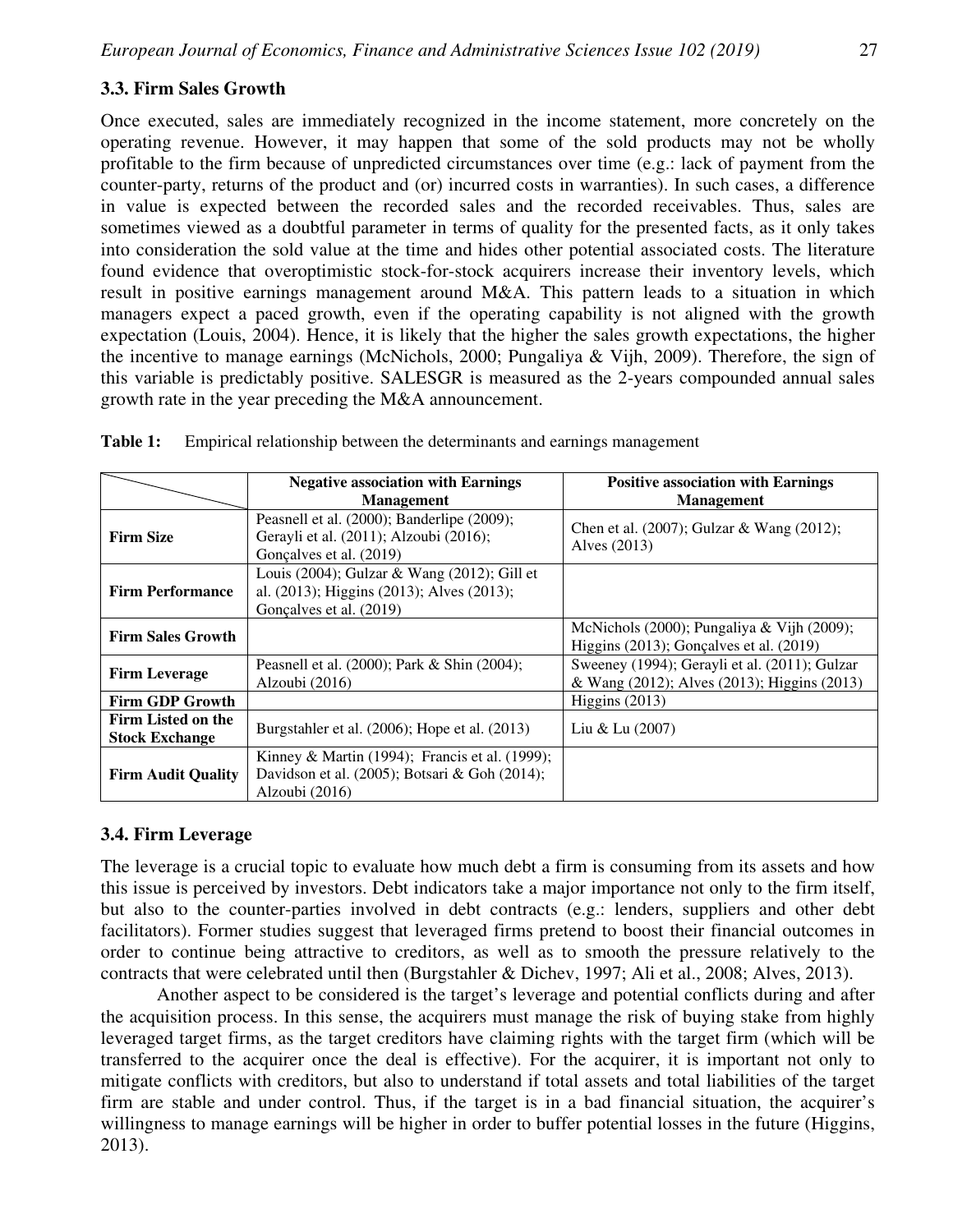Despite the above arguments, the literature seems to lodge controversial facts. While recent studies from Alves (2013) and Higgins (2013) proved that leverage was positively associated to earnings management, alternative studies from Peasnell et al. (2000) and Park & Shin (2004) found leverage as negatively signed. For all the above reasons, no predictions can be made about the sign that LEV will assume in the empirical tests. The debt-to-asset ratio is used as a proxy for this variable in the year preceding the M&A announcement.

#### **3.5. Firm Country Gross Domestic Product Growth**

The macro-economic situation in which an acquirer is inserted may also take influence on its investment decisions. In Europe, it is known that upon its creation, the European Central Bank has been conducting a monetary policy around the price stability, namely by shielding inflation rates up to 2% for all the countries which adopted and maintain the common currency. Even under a same monetary policy, countries are not equal in terms of GDP growth nor in internal policies which drive their own economy. In turn, firms may feel an incentive to manage earnings during growth environments (especially during "booms") because managers believe they need to reach adjusted performances, so to follow business goals and market trends (Wang et al., 2010; Higgins, 2013). Accordingly, the expected association between this variable and earnings management is positive. GDPGR is measured as the growth rate in EU28's real seasonally adjusted GDP in the year preceding the M&A announcement.

#### **3.6. Publicly Listed Firm**

Healy & Wahlen (1999) highlight that managers are motivated to manage earnings upward in order to correspond to investors' market expectations. As investors create expectations based on fundamentals – although the technical analysis is very important too – these wish to have access to reliable financial information in order to evaluate an investment with a relative degree of certainty. Listed firms are pressured to exhibit even more accurate and detailed reports than non-listed firms, mainly due to their market reputation, but also due to audit questions and subsequent requirements to meet international accounting standards. If, on one hand, studies held by Burgstahler et al. (2006) and Hope et al. (2013) suggest a disincentive to manage earnings and corroborate with the above argument, Liu & Lu (2007), on the other hand, shows a different perspective about China's environment. In there, the motives that favor earnings management practices are mainly linked to market requirements, where there is a heavy pressure on listed firms to achieve very specific goals. According to the authors, China's listed firms must maintain ROE at a minimum percentage of 6% for three consecutive years in order to continue listed, besides the fact that listed firms get de-listed once they report net losses for three consecutive years.

Excluding the China's case where the incentives to manage earnings are motivated by a higher pressure, the LIST's sign is predictably negative. This variable is represented by a dummy, assuming a value of 1 if the firm is listed on the stock market and 0 if otherwise.

## **3.7. Firm Audit Quality (Big4)**

In their study, Kinney & Martin (1994) enunciated that good audit practices reduce bias reporting and, in extent, the likelihood of earnings manipulation is lessened. However, as not all auditing is of high quality, investors are likely to trust more in a firm whose financial statement is assured by a reputable auditor, such as by one of the Big4 auditors. Because of their size, expertise and independency, these are recognized across the market as being very important agents on the goal of promoting accurate accounting reports. The reasons which make Big4 auditors be more recommended than non-Big4 auditors are the strong and sophisticated techniques to find out misinformation. In comparison, it is predicted that they have more and better internal resources, such as higher qualified human capital and better technological means than their competitors (Alzoubi, 2016). As a consequence, Big4 firms may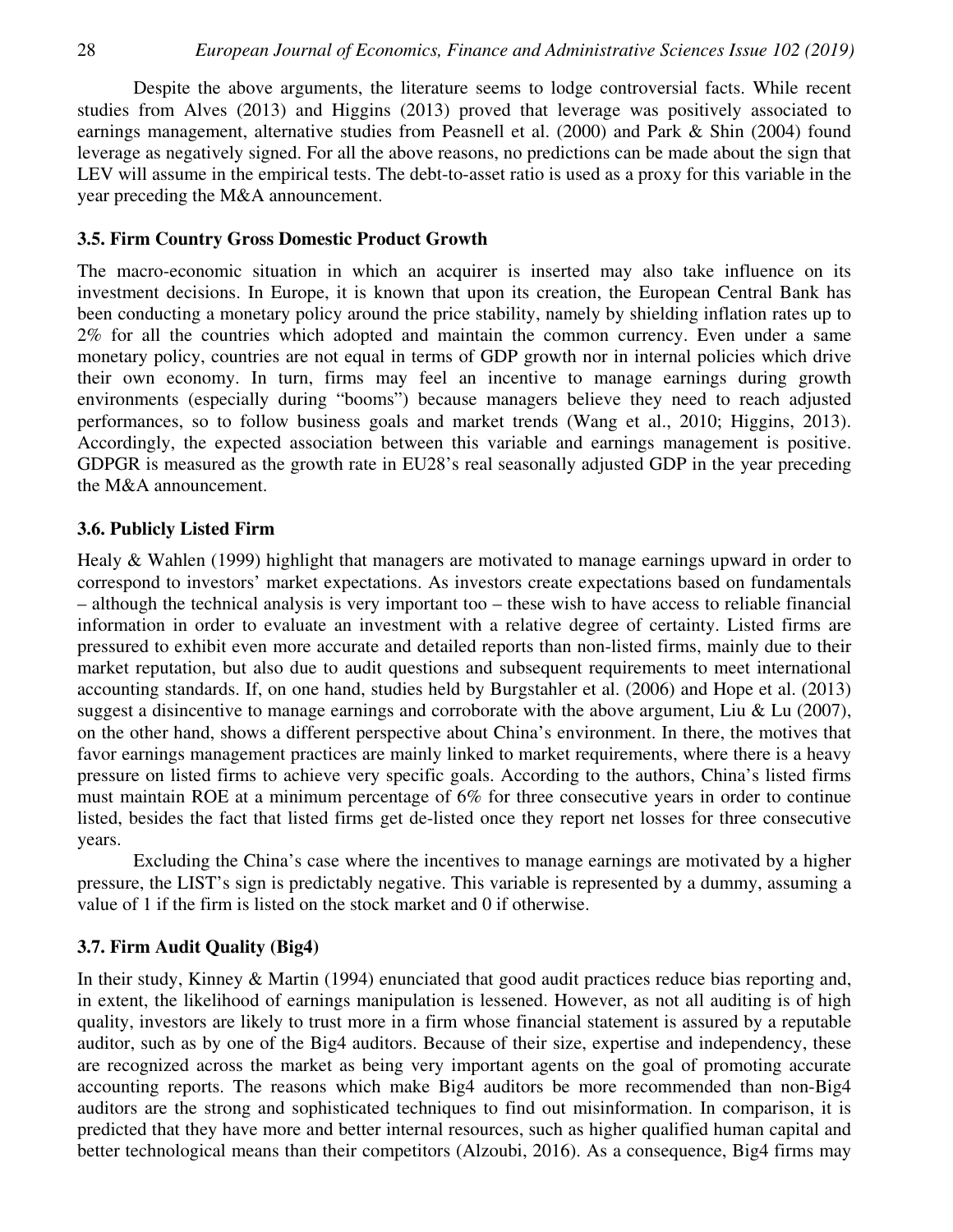therefore build a greater reputation and embrace valuable projects, which allow them to have an easier access to funds and solidify their market power (Alzoubi, 2016). Reasonably, if discretionary acts are more likely to be detected and prevented by a Big4 auditor, then a negative relationship between them is expected. Represented by a dummy variable, BIG4 will assume a value of 1 if the acquiring firm is audited by a Big4 auditor and 0 if otherwise.

## **4. Research Question**

When an acquirer decides to move on with an M&A transaction, it has to decide which mean of payment will sustain the bid. Even though some firms may be relatively liquid, they may decide not to limit their treasury resources – instead, they may opt to use alternatives in order to accomplish with their investment desires. As previously demonstrated in the literature, cash transactions do not exhibit earnings management practices and so far do not represent an incentive for acquirers like stock swaps do (Erickson & Wang, 1999; Botsari & Meeks, 2008; Higgins, 2013). Having said that, it is predicted that an acquirer is likely to propose stock as a possible mean of payment, especially when its share price is overvalued. Furthermore, if the acquirer has incurred in earnings management practices over time, it will feel an extra incentive to finance the deal via stock, presumably to benefit of a more favorable exchange ratio and, thus, a less costly operation.

**H1:** It is predicted that acquirers manage earnings upward one fiscal year before the deal announcement.

## **5. Earnings Management**

#### **5.1. Earnings Measure and Total Accruals**

By definition, earnings are no more than the sum of accruals and operating cash flows for a relative period of time. In general, the literature concludes that the quality of earnings rely directly on the accruals' measurement, more concretely whether accruals are reported with a high level of accuracy. Dechow & Schrand (2004) understand that since cash movements can be observed and reported as a result of the normal business activity, they are harder to be manipulated. On the other hand, as accruals are based on estimations, they are more uncertain and presumably less reliable than cash flows. According to the literature, accruals are divided in non-discretionary and discretionary ones. The difference between both accrual types is that non-discretionary accruals can be verified and measured by reflecting business conditions. Contrarily, discretionary accruals are hardly measured and reflects the possibility that managers have to make accounting choices with a relative degree of freedom. For those reasons, discretionary accruals are often linked to earnings management practices due to raising more suspicions than non-discretionary accruals.

## **5.2. Detecting Earnings Management**

-

Both the original and the modified Jones model are commonly used in the literature as the main metrics to detect earnings management practices in firms. The modified model is seen as more complete and powerful than the original one because it includes the receivables variance in the calculation of accruals (Dechow et al., 1995).1 In accordance, the modified version will be used in the present study, similarly to other studies (Pungaliya & Vijh, 2009; Linck et al., 2013). The total accruals scaled by the lagged total assets is the dependent variable of the model. All independent variables represent the non-discretionary accruals, whereas the regression's residuals (ε) represent the discretionary component, which is assumed as a proxy for earnings management (Dechow et al., 1995, following Jones, 1991).

<sup>&</sup>lt;sup>1</sup> TA<sub>it</sub> /A<sub>it-1</sub> = α (1 / A<sub>it-1</sub>) + β<sub>1</sub> (ΔREV<sub>it</sub> - ΔREC<sub>it</sub> / A<sub>it-1</sub>) + β<sub>2</sub> (PPE<sub>it</sub> / A<sub>it-1</sub>) + ε<sub>it</sub>, where: TA<sub>it</sub> = total accruals of firm *i* in year *t*, scaled by lagged total assets (A<sub>it-1</sub>); α,  $β_1$ ,  $β_2$  = OLS estimated parameters;  $\triangle REV_i$  = change in operating revenues, scaled by lagged total assets (A<sub>it-</sub> 1);  $\Delta \text{REC}_{it}$  = change in receivables, scaled by lagged total assets  $(A_{it-1})$ ; PPE<sub>it</sub> = gross property, plant and equipment, scaled by lagged total assets  $(A_{it-1})$ ;  $\varepsilon_{it}$  = error term (main proxy for earnings management).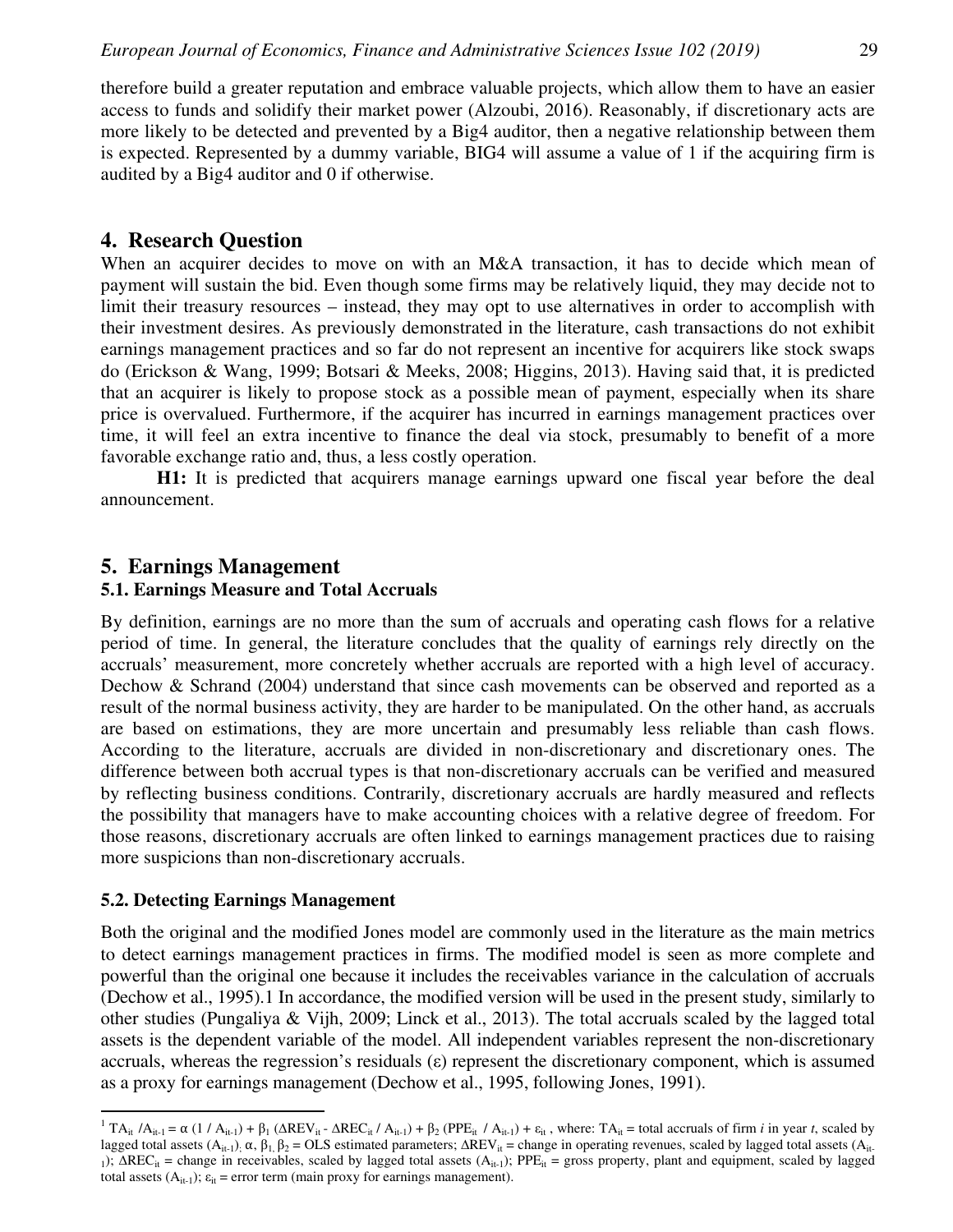## **6. Research Methodology and Data**

## **6.1. Sample**

The data of the sample was downloaded from a combination of two databases, Amadeus and Zephyr, both belonging to BvD, a business information provider. We used Amadeus database to search for all firms from EU28 that were involved in mergers and acquisitions from 2009 until the last available year, 2016. The searched firms are all consolidated ones, in order to analyze accounts ruled by the same reporting standards. As commonly done in previous research, all firms related to NACE Sector K (Financial and Insurance Activities) and NACE Sector O (Public Administration and Defense; Compulsory Social Security) were excluded of the sample, mainly because of reporting differences relatively to firms from other sectors, higher complexity in their accounting standards and other intrinsic particularities that make them peculiar. The resulting firms were crossed with Zephyr database, wherein was collected the list of completed deals during 2009 and 2016, referring both acquirer and target firms in the process. From this list were only considered transactions paid via cash, stock, a combination of both, or by at least one of these means of payment. Consistent with Higgins (2013), all cross-border deals were excluded, a situation in which a target firm is a foreign one (i.e.: placed outside the EU28), when compared to the acquirer. Since both Amadeus and Zephyr software are owned by the same provider, the filter used to meet the respective acquirers simultaneously in both databases was "BvD ID" (Bureau Van Dijk's Identifier), as it is assumed that this identifier is presumably not subject to changes, contrarily to other possible matching criteria such as firm's name (due to possible name changes during the sample period), ISIN code or ticker (because not all firms of the sample are, or were, listed). Moreover, because there were acquirers with more than one completed deal, only the deal with the earliest announcement was included in the sample. The objective is to assess the acquirer's behavior in its very first acquisition intention, hence eliminating possible retroactive effects that any of the subsequent announcements could embed (Botsari & Meeks, 2008). Still, firms with lack of available information to fulfil the key variables for the study were excluded too. The final sample is then composed by 409 acquiring firms, which are spread by 17 principal industries and 8 deal announcement years.

Table 2 describes the acquirers' sample distribution, showing the number of acquirers which used stock payments (partially or fully) to finance their deals over different years. The majority of announcements occur in 2009 and 2010, the period immediately followed by the subprime crisis, where 167 out of 409 acquirers effectively initiated their acquisitions. From these 167 acquirers, only 53 of them have used stock as a mean of payment, meaning that 114 acquirers preferred to finance their transactions via cash or cash combined with other kind of payables that are not stock. Overall, there were 119 acquirers (about 29%) which used stock against 290 acquirers which used cash as the selected method of payment (about 71%).

| Deal<br>announcement<br>vear | Number of<br>acquirers | Number of<br>acquirers using<br>stock | Number of<br>acquirers only<br>using stock | <b>Cumulative</b><br>frequency of<br>acquirers | <b>Cumulative</b><br>percentage of<br>acquirers |
|------------------------------|------------------------|---------------------------------------|--------------------------------------------|------------------------------------------------|-------------------------------------------------|
| 2009                         | 86                     | 28                                    |                                            | 86                                             | 21%                                             |
| 2010                         | 81                     | 25                                    | <sub>(</sub>                               | 167                                            | 41%                                             |
| 2011                         | 53                     |                                       |                                            | 220                                            | 54%                                             |
| 2012                         | 39                     | 12                                    |                                            | 259                                            | 63%                                             |
| 2013                         | 49                     | 15                                    |                                            | 308                                            | 75%                                             |
| 2014                         | 46                     | 16                                    |                                            | 354                                            | 87%                                             |
| 2015                         | 40                     | 11                                    |                                            | 394                                            | 96%                                             |
| 2016                         | 15                     |                                       |                                            | 409                                            | $100\%$                                         |
| <b>Total</b>                 | 409                    | 119                                   | 29                                         |                                                |                                                 |

**Table 2:** Sample of acquirers

This table describes the sample acquirers over 8 deal announcement years, considering stock payments.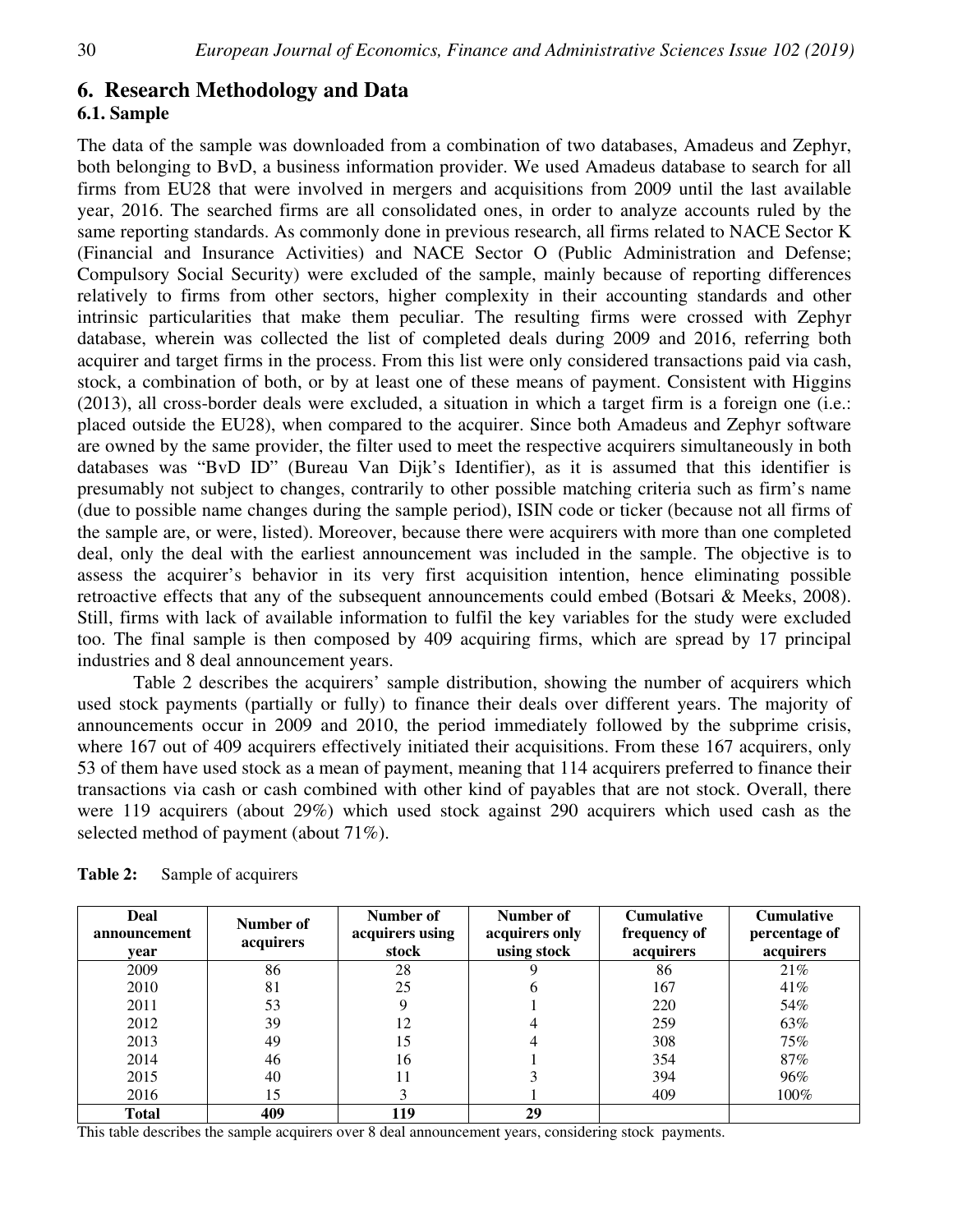## **6.2. Methodology**

#### **6.2.1. Application of Modified Jones Model**

The applied methodology is similar to the one used by Higgins (2013), in the sense that it compares the level of discretionary accruals for the year immediately before the deal announcement of an acquiring firm and of its best matching firm with available data. The combination criteria for both the acquirers and their matches was done taking into account EU28 firms of the same industry with similar characteristics in terms of size and performance, in order to be correctly comparable. Ideally, the total assets of one firm in relation to another could not be superior or inferior to 50%, as well as the returnon-assets also needed to have the same sign and closest percentage amongst each other. Moreover, the matched firm is unique and never repeated, meaning that it only combines with one single acquirer throughout all the sample, as well as it cannot ever be an acquirer in a different year of the sample. To calculate total accruals, some literature uses the balance sheet method (Koumanakos et al., 2005; Pungaliya & Vijh, 2009) instead of the cash-flow method (Botsari & Meeks, 2008; Higgins, 2013). In this work, we opt to use the balance sheet method2 essentially due to data availability.

In practice, we identified each acquirer and compared its level of accruals with the industry-related firms with available data in the concurrent year. As a consequence, 96 modified Jones model regressions were run under the OLS method. In each regression was chosen the firm that best suited the respective acquirer, considering the tight criteria that there could not be any repeated firms, as well as the matched firms needed to be the most similar in terms of size and performance relatively to their acquirers.

After concluding this process, each firm's discretionary accruals was saved and annexed to the RDA (Real Discretionary Accruals) variable, which is one of the dependent variables of the principal cross-sectionally pooled models (described in table 4). From 409 acquirers, only 9 did not meet a firm of the same sector with similar characteristics. Thus, 800 firms completed the pool of acquirers and matches, where half are acquirers and the other half are matches.

**6.2.2. Variables description** 

-

According to the earnings management literature, table 3 shows the determinant variables and respective formulas to be applied in this study.

| <b>Variables</b>      | <b>Initials</b> | <b>Definition</b>                           | Formula                      | <b>Empirical Support</b>       |
|-----------------------|-----------------|---------------------------------------------|------------------------------|--------------------------------|
| Firm Size             | <b>SIZE</b>     | A dimension indicator, considering          | In (Total Assets)            | Alves (2013); Alzoubi (2016)   |
|                       |                 | the natural logarithm of total assets       |                              |                                |
| Firm Performance      | <b>ROA</b>      | A performance indicator, considering        | Net Income / Total           | Kothari et al. (2005); Higgins |
|                       |                 | the return-on-assets ratio                  | <b>Assets</b>                | $(2013)$ ; Alves $(2013)$      |
| Firm Sales Growth     | <b>SALES</b>    | <i>n</i> years compounded sales growth of a | (Sales in $n\lambda^{1/n}$   | Louis (2004), Higgins (2013)   |
|                       | <b>GR</b>       | firm                                        | Sales in 0                   |                                |
| Firm Leverage         | <b>LEV</b>      | Level of firm leverage, considering         | Total Liabilities /          | Higgins (2013); Alves (2013);  |
|                       |                 | the debt-to-asset ratio                     | <b>Total Assets</b>          | Alzoubi (2016)                 |
| Firm GDP Growth       | GDPGR           | EU28 GDP performance (source:               | $no$ formula $>$             | Higgins $(2013)$               |
|                       |                 | Pordata)                                    |                              |                                |
| Firm Listed on the    | <b>LIST</b>     | Dummy: situation in which the firm is       | $\{1 =$ Firm is listed;      | Burgstahler (2006)             |
| <b>Stock Exchange</b> |                 | listed on the Stock Exchange                | $0 = \text{otherwise}$       |                                |
| Firm Audit Quality    | BIG4            | Dummy: situation in which the firm is $ 1$  | Firm<br>$=$<br><sup>is</sup> | Botsari & Goh (2014);          |
|                       |                 | audited by Big4 auditor                     | audited by Big4;             | Alzoubi (2016)                 |
|                       |                 |                                             | $0 =$ otherwise              |                                |

**Table 3:** Determinant variables (measured 1 year before the deal announcement)

<sup>&</sup>lt;sup>2</sup> The balance sheet method to calculate total accruals is given by: TA<sub>it</sub> = [ $\Delta$  Current Assets<sub>it</sub> -  $\Delta$  Cash and Cash Equivalents<sub>it</sub>] -[∆ Current Liabilities<sub>it</sub> - ∆ Short term financial debt<sub>it</sub>] - Depreciations and Amortizations<sub>it</sub>, where: TA<sub>it</sub> = total accruals of firm *i* in year *t*;  $\Delta$  Current Assets<sub>it</sub> = difference between current assets in year t and t-1;  $\Delta$  Cash and Cash Equivalents<sub>it</sub> = difference between cash and cash equivalents in year t and t-1;  $\Delta$  Current Liabilities<sub>it</sub> = difference between current liabilities in year t and t-1;  $\Delta$  Short term financial debt<sub>it</sub> = difference between short term financial debt in year t and t-1; Depreciations and Amortizations $s_{it}$  = depreciations and amortizations in year t.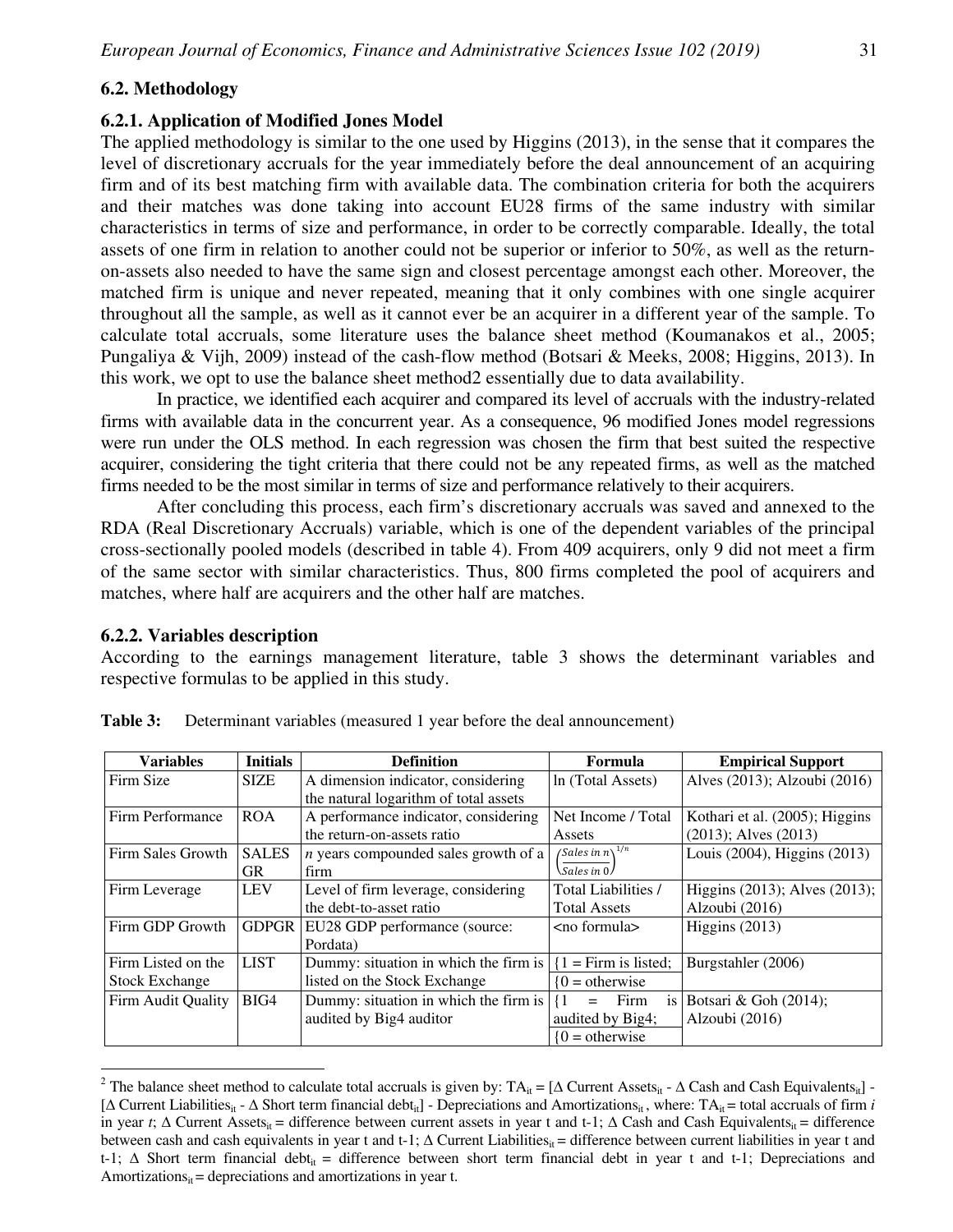#### **6.2.3. Empirical Models**

Since there is still a reasonable number of non-listed acquirers in the sample, this study contrasts with extant studies of Japan (Higgins, 2013), UK (Botsari & Meeks, 2008) and US (Erickson & Wang, 1999) which only analyze listed acquirers. All mentioned authors have found evidence that stock-forstock deals were effectively planned by acquirers, proving that acquirers managed their earnings upward in a short period before launching a bid. Hence, the present work aims to test whether European acquirers, which decided to bid during the period of the subprime crisis until recently, also anticipated their transactions through favorable accounting techniques. For the effect were created two base models. In the first one, the dependent variable is RDA, whereas in the last one, the dependent variable is ADA (Absolute Discretionary Accruals). The equations are shown in table 4.

| <b>Tested</b><br>Variables | Model<br><b>Number</b> | <b>Equation</b>                                                                                                                                                                                                                                                                                                                                               |
|----------------------------|------------------------|---------------------------------------------------------------------------------------------------------------------------------------------------------------------------------------------------------------------------------------------------------------------------------------------------------------------------------------------------------------|
|                            |                        | $\mathbf{RDA_{it}} = \beta_0 + \beta_1 \cdot \text{ACQDUM}_{it} + \beta_2 \cdot \text{ACQDUM*STOCK} + \beta_3 \cdot \text{SIZE}_{it} + \beta_4 \cdot \text{GDPGR}_{it} + \beta_5 \cdot \text{LIST}_{it} +$<br>$\beta_6$ BIG4 <sub>it</sub> + $\varepsilon_{it}$                                                                                               |
| <b>SIZE</b>                | 6                      | $ADA_{it} = \beta_0 + \beta_1 ACQDUM_{it} + \beta_2 ACQDUM*STOCK + \beta_3 SIZE_{it} + \beta_4 GDPGR_{it} + \beta_5 LIST_{it} +$<br>$\beta_6$ BIG4 <sub>it</sub> + $\varepsilon_{it}$                                                                                                                                                                         |
| <b>ROA</b>                 | $\overline{2}$         | $RDA_{it} = \beta_0 + \beta_1 ACQDUM_{it} + \beta_2 ACQDUM*STOCK + \beta_3 ROA_{it} + \beta_4 GDPGR_{it} + \beta_5 LIST_{it} +$<br>$\beta_6$ BIG4 <sub>it</sub> + $\varepsilon_{it}$                                                                                                                                                                          |
|                            |                        | $ADA_{it} = \beta_0 + \beta_1 A CQDUM_{it} + \beta_2 A CQDUM*STock + \beta_3 ROA_{it} + \beta_4 GDPGR_{it} + \beta_5 LIST_{it} +$<br>$\beta_6$ BIG4 <sub>it</sub> + $\varepsilon_{it}$                                                                                                                                                                        |
|                            | 3                      | $RDA_{it} = \beta_0 + \beta_1 ACQDUM_{it} + \beta_2 ACQDUM*STOCK + \beta_3 SALESGR_{it} + \beta_4 GDPGR_{it} + \beta_5$<br>LIST <sub>it</sub> + $\beta_6$ BIG4 <sub>it</sub> + $\varepsilon_{it}$                                                                                                                                                             |
| <b>SALESGR</b>             | 8                      | $\bf{ADA}_{it} = \beta_0 + \beta_1 \bf{ACQDUM}_{it} + \beta_2 \bf{ACQDUM*STOCK} + \beta_3 \bf{SALESGR}_{it} + \beta_4 \bf{GDPGR}_{it} + \beta_5$<br>$LIST_{it} + \beta_6 BIG4_{it} + \varepsilon_{it}$                                                                                                                                                        |
|                            | $\overline{4}$         | $RDA_{it} = \beta_0 + \beta_1 ACQDUM_{it} + \beta_2 ACQDUM*STOCK + \beta_3 LEV_{it} + \beta_4 GDPGR_{it} + \beta_5 LIST_{it} +$<br>$\beta_6$ BIG4 <sub>it</sub> + $\varepsilon_{it}$                                                                                                                                                                          |
| <b>LEV</b>                 | 9                      | $\bf{ADA}_{it} = \beta_0 + \beta_1 \bf{ACQDUM}_{it} + \beta_2 \bf{ACQDUM*STOCK} + \beta_3 \bf{LEV}_{it} + \beta_4 \bf{GDPGR}_{it} + \beta_5 \bf{LIST}_{it} +$<br>$\beta_6$ BIG4 <sub>it</sub> + $\varepsilon_{it}$                                                                                                                                            |
| All                        | 5                      | $\mathbf{RDA_{it}} = \beta_0 + \beta_1 \cdot \text{ACQDUM}_{it} + \beta_2 \cdot \text{ACQDUM*STOCK} + \beta_3 \cdot \text{SIZE}_{it} + \beta_4 \cdot \text{ROA}_{it} + \beta_5 \cdot \text{SALESGR}_{it}$<br>+ $\beta_6$ LEV <sub>it</sub> + $\beta_7$ GDPGR <sub>it</sub> + $\beta_8$ LIST <sub>it</sub> + $\beta_9$ BIG4 <sub>it</sub> + $\varepsilon_{it}$ |
| variables                  | 10                     | $\bf{ADA_{it}} = \beta_0 + \beta_1 \bf{ACQDUM_{it}} + \beta_2 \bf{ACQDUM*STOCK} + \beta_3 \bf{S} \bf{IZE_{it}} + \beta_4 \bf{ROA_{it}} + \beta_5 \bf{S} \bf{ALES} \bf{GR_{it}}$<br>+ $\beta_6$ LEV <sub>it</sub> + $\beta_7$ GDPGR <sub>it</sub> + $\beta_8$ LIST <sub>it</sub> + $\beta_9$ BIG4 <sub>it</sub> + $\varepsilon_{it}$                           |

| Table 4: |  | Model equations (RDA and ADA) |  |  |  |
|----------|--|-------------------------------|--|--|--|
|----------|--|-------------------------------|--|--|--|

RDA is real discretionary accruals, estimated via the modified Jones model (1991); ADA is absolute discretionary accruals, measured as the absolute value of RDA; ACQDUM is a dummy variable that assumes a value of 1 if the firm is an acquirer and 0 if it is a match; STOCK is a dummy variable that assumes a value of 1 if the firm is an acquirer which used stock as a mean of payment and 0 if it did not use stock at all, or if it is a match; ACQDUM\*STOCK is an interaction between acquirer and their stock payments in order to provide support to H1 ; SIZE is natural logarithm of total assets; ROA is return-on-assets ratio, measured in percentage; SALESGR is firm's 2 years compounded sales growth in the 2 years before the announcement, measured in percentage; LEV is debt-to-asset ratio, measured in percentage; GDPGR is the growth rate of EU28 seasonally adjusted GDP in the year before the announcement, measured in percentage; LIST is a dummy variable that assumes a value of 1 if the firm is listed on the stock exchange and 0 if otherwise; BIG4 is a dummy variable that assumes a value of 1 if the firm is audited by a Big4 auditor and 0 if otherwise.

As previously referred, the RDA was estimated through the modified Jones model for each acquirer and respective match firm in the year preceding the M&A announcement. The purpose is to simultaneously measure the direction and dimension of earnings management upon an M&A process. The absolute discretionary accruals are no more than the absolute value obtained from the real discretionary accruals metric. In ADA, only the earnings management's dimension is able to be verified. In order to deepen the statistical inference, five combinations were tested through the OLS method in a cross-sectionally pooled model for each dependent variable. The variables ACQDUM, GDPGR, LIST and BIG4 were kept permanent in every tested model, hence following the literature which most approximates of this work.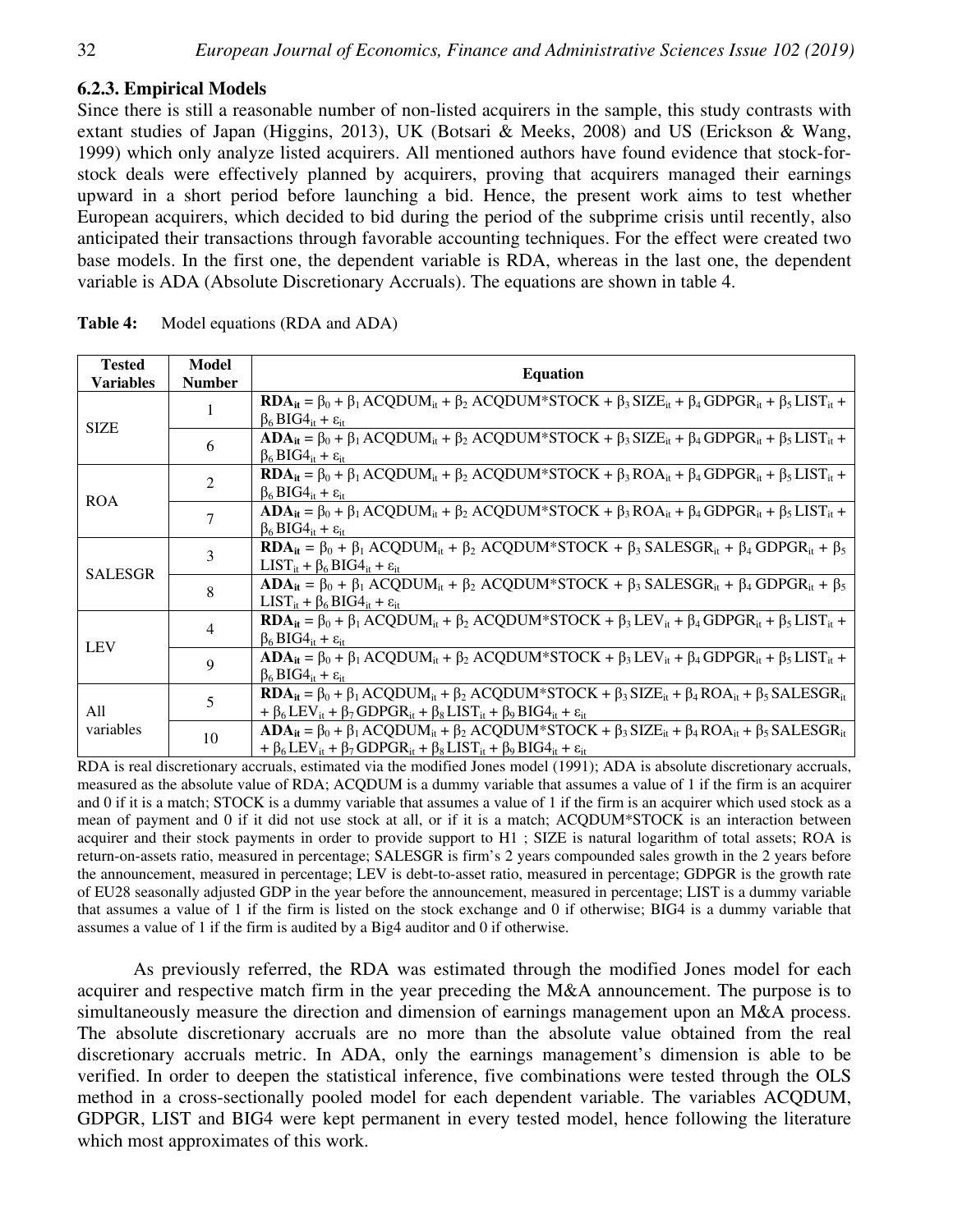All models were controlled by fixed effects, such as announcement year and industry.

The control of fixed effects per year is important due to possible economic and financial conjectures that might have influenced firms to announce or void their investment decisions in that year (e.g.: European debt crisis of 2012, which led to a reduction of credit conditions and contagious lack of confidence). Furthermore, the industry fixed effects aim to control particular circumstances of a given sector. Besides, it is understood that in a competitive market, firms tend to follow their competitors. Since that each industry has its own conditions and faces different trends (e.g.: in the last years, the technology sector is expected to have had a faster pace than some other unrelated sectors), a sectorial dummy serves to control potential intrinsic effects which may have affected that industry.

#### **6.3. Data**

#### **6.3.1. Descriptive Statistics**

It is possible to verify that, on average, an acquirer shows a positive performance of almost 2%, a 2 years compounded sales growth rate of almost 16%, and a leverage level close to 53%. Even though the results meet the expectations for these variables, they are not similar to the results presented by Higgins (2013) concerning Japanese acquirers, who report an average for sales growth at 2% and for leverage at 39%. Comparing the sales growth's mean and median, there is still a significant difference of more than 10%, which induces that the sample of acquirers shows very different levels of operating revenue between firms. Furthermore, on average, an acquirer has more than half of its assets consumed by its debt, which may constitute an incentive for them to gain synergies through an acquisition and hence alleviate the creditors' pressure. The negative percentage of real discretionary accruals means that, on average, a firm manages its earnings downwards around -2%. For the absolute discretionary accruals, the 9% average indicates the dimension of earnings management.

Table 5 provides the descriptive statistics of the studied variables (except the dummy variable ACQDUM which is only used to control the type of firm).

| <b>Variable</b> | $\boldsymbol{N}$ | <b>Mean</b> | <b>Median</b> | <b>Standard deviation</b> |
|-----------------|------------------|-------------|---------------|---------------------------|
| <b>RDA</b>      | 409              | $-0.02$     | $-0.02$       | 0.15                      |
| <b>ADA</b>      | 409              | 0.09        | 0.05          | 0.12                      |
| <b>SIZE</b>     | 409              | 18.77       | 18.60         | 2.19                      |
| <b>ROA</b>      | 409              | 1.89        | 4.71          | 16.59                     |
| <b>SALESGR</b>  | 409              | 15.83       | 5.06          | 83.97                     |
| <b>LEV</b>      | 409              | 53.36       | 50.74         | 24.87                     |
| <b>GDPGR</b>    | 409              | 0.20        | 1.20          | 2.46                      |
| <b>LIST</b>     | 409              | 0.78        | 1.00          | 0.41                      |
| BIG4            | 409              | 0.69        | 1.00          | 0.46                      |

**Table 5:** Summary of variables

RDA is real discretionary accruals, estimated via the modified Jones model (1991); ADA is absolute discretionary accruals, measured as the absolute value of RDA; SIZE is natural logarithm of total assets; ROA is return-on-assets ratio, measured in percentage; SALESGR is firm's 2 years compounded sales growth in the 2 years before the announcement, measured in percentage; LEV is debt-to-asset ratio, measured in percentage; GDPGR is the growth rate of EU28 seasonally adjusted GDP in the year before the announcement, measured in percentage; LIST is a dummy variable that assumes a value of 1 if the firm is listed on the stock exchange and 0 if otherwise; BIG4 is a dummy variable that assumes a value of 1 if the firm is audited by a Big4 auditor and 0 if otherwise.

## **6.3.2. Correlation Matrix**

Table 6 (in annex) shows the Pearson correlation matrix from the studied variables. In general, the variables do not show a strong correlation amongst themselves. The highest correlation is provided by SIZE & BIG4, which suggests that high sized firms are normally associated to a Big4 auditor. In turn, the SIZE & LEV correlation suggest that high sized firms are more able to bear a higher level of debt than low sized firms. The RDA  $\&$  ROA correlation indicates that there is a strong evidence that profitable acquirers have a bigger margin to engage in earnings management than firms with a lower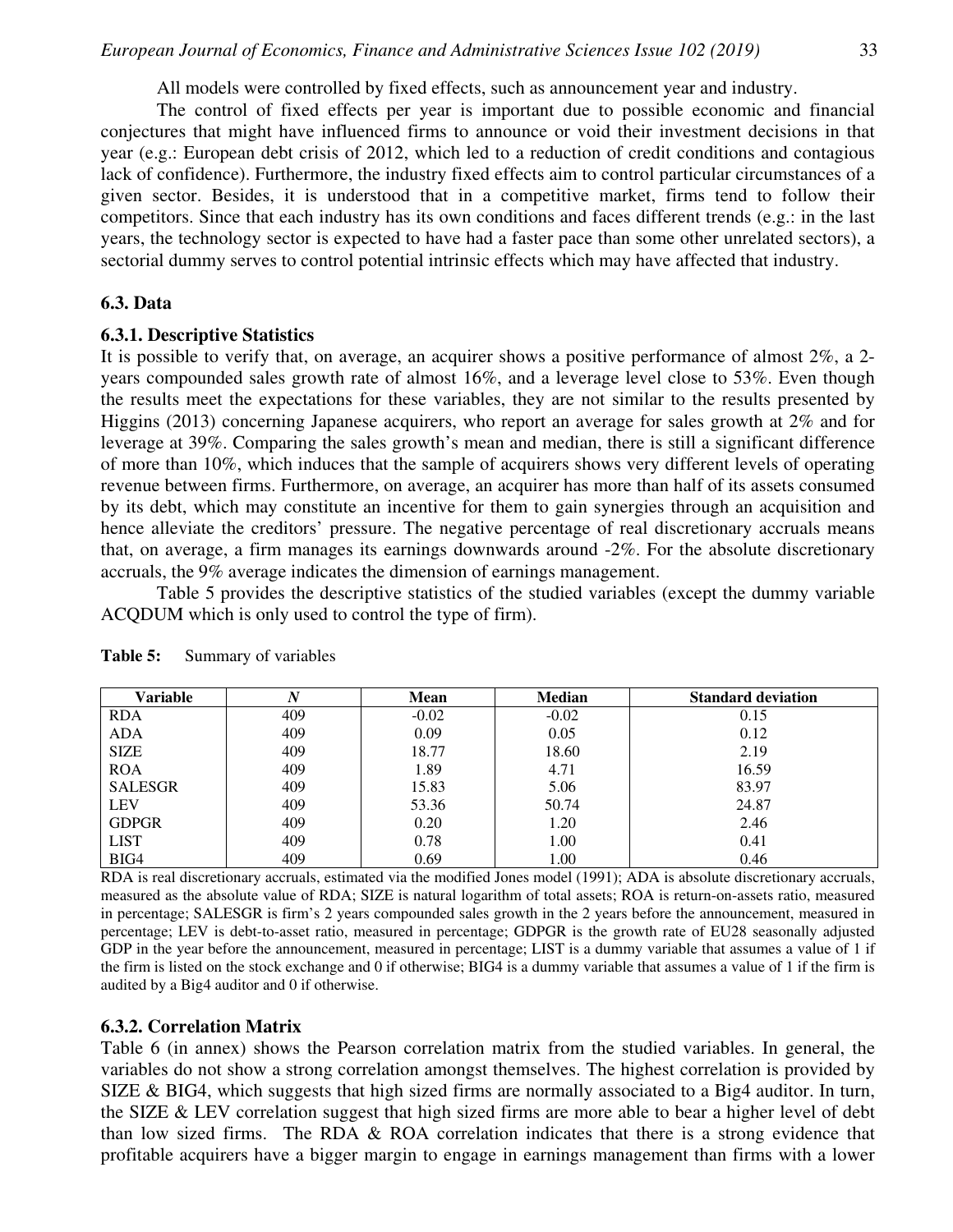performance. On the other hand, there is a negative relationship between ADA & SIZE and ADA & BIG4, which suggest that smaller acquirers, as well as acquirers not audited by a Big4 auditor, are associated to a higher extent of earnings management.

## **7. Results**

Table 7 (in annex) summarizes both total accruals and discretionary accruals to build a base for univariate analysis. It is verified that the total accruals of both acquirers and matches are negative on average (-4.98% and -3.93% respectively), whose results are consistent with the ones in Higgins (2013). However, the percentages obtained in this study are less negative than in the author's study. A curious fact is that, on average, RDA are more negative for acquirers (-1.72%) than for their matches (- 0.27%), although the matches' average is not statistically significant. The results on average show a contrary expectation regarding the H1, which assumes that acquirers manage earnings upward in the period preceding a deal announcement. Lastly, ADA show a magnitude of 8.74% on average for acquirers and earnings management practices, which is less expressive in comparison to their matches  $(9.92\%)$ .

Tables 8 and 9 (in annex) report the equations output of the multiple combinations that were performed for the 800 pooled firms (400 acquirers and 400 matches). In table 8, RDA is the dependent variable, while in table 9, ADA is the dependent variable. In table 10 (in annex), the independent variables are regressed altogether in two equations, where RDA and ADA are the dependent variables of each one of them.

The outputs show that even though ACQDUM is positive in 5 models out of 10, it is not statistically significant in any of them, therefore providing weak support to the H1. Unlike in related literature (Higgins, 2013), this result is not consonant with the prediction that acquirers are likely to present higher levels of abnormal accruals when compared to non-acquirers. In a further analysis done to stock acquirers (i.e.: those which used stock to finance M&A deals), it is shown that ACQDUM\*STOCK is positively signed in 9 models out of 10, and statistically significant at 10% in the model 9. Even considering a positive association between earnings management and stock swaps for the majority of tested models, the H1 is weakly satisfied.

Relatively to the range of tested variables, it is notable that SIZE is statistically significant at 1% in all models it was tested (i.e.: model 1, 5, 6 and 10), being positively associated to RDA and negatively associated to ADA. This evidence meets the expectation that larger firms tend to manage earnings more upwards than smaller ones, even though it is inferred that smaller firms manipulate earnings in a higher scale. ROA shows a positive coefficient in models 2 and 5 where RDA is the dependent variable, being statistically significant at 1% in both. The positive relationship suggests that profitable firms consider earnings management as a driver for their continuous enhancement. On the other hand, models 7 and 10 evidence ROA as negatively related to ADA, although only in the model 7 this variable shows statistical significance at 10% confidence. This proposes that, in extension, firms with lower income levels are more associated to discretionary acts due to a higher pressure from stakeholders towards the management to attain better performances. SALESGR is positively linked to RDA in models 3 and 5, reaching 10% of significance in this latter one. The coefficient sign corresponds to the expectation that firms with higher growing perspectives are more engaged in earnings management than those with lower perspectives. LEV is statistically significant at 1% and 5% in the tested models, having a negative coefficient in models 4 and 5, and a positive one in models 9 and 10. The negative sign for LEV relatively to RDA hints that high leveraged firms are tendentiously more monitored and scrutinized by creditors and lenders, which disincentive firms to manage earnings. On the opposite side, the positive association between LEV and ADA indicates that leveraged firms feel pressured to report a higher level of earnings in order to keep up the creditors' confidence. The macroeconomic indicator GDPGR looks unrelated to RDA and related to ADA. The negative sign may denunciate that firms behavior are not associated with the European economic environment to pursue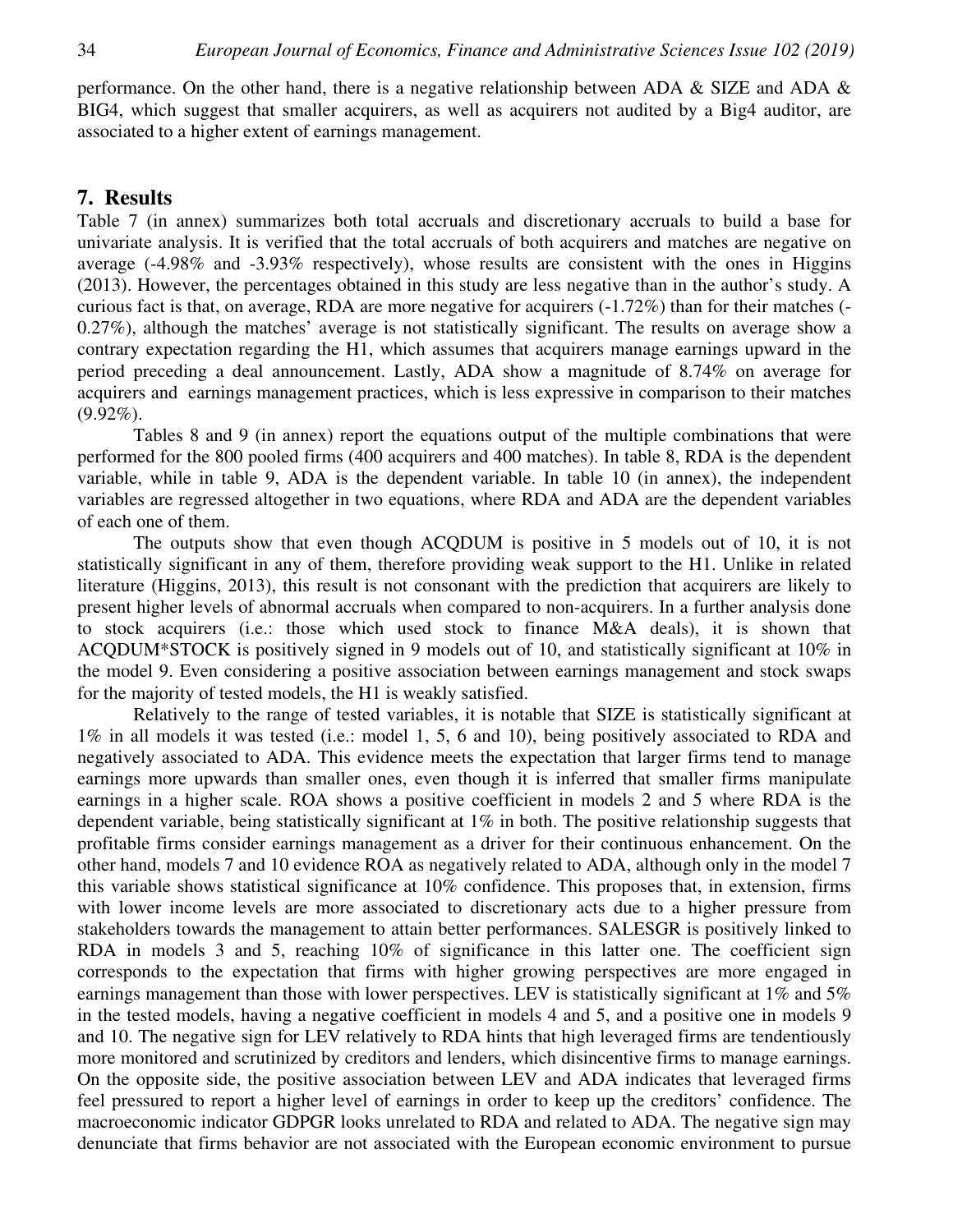earnings management practices. However, since that no statistical significance was found for any models it was tested, there are no viable conclusions with respect to this variable. LIST presents a negative sign in all of 10 tested models, which emphasizes the fact that listed firms are less subject to manage earnings than non-listed firms because of higher scrutiny from market agents, such as investors or regulators. Furthermore, there is less flexibility for these firms to alter accounting reports due to special requirements to follow IAS/IFRS practices. Even though negatively signed with both dependent variables, LIST is statistically significant (at 1% and 5%) only for the equations in which RDA is the dependent variable. Finally, BIG4's coefficient is negative in 6 models out of 10 (i.e.: models 1, 6, 7, 8, 9 and 10), being statistically significant at 1% when the ADA is the dependent variable (i.e.: models 7, 8 and 9). The negative association confirms the prediction that firms are less flexible to engage in earnings management in the presence of any of the Big4 auditors due to their accounting expertise.

Analyzing the tests for the multiple combinations where RDA is the dependent variable (table 8), it is verified that ROA presents the highest R-squared (8.61%) in comparison to the rest of the tested variables. On the other hand, when taking ADA as the dependent variable (table 9), it is able to confirm that LEV presents the highest R-squared (13.80%) overall. In practice, this means that discretionary accruals are more conditioned by performance in the earnings management direction, whereas these are more conditioned by leverage in the earnings management dimension.

## **8. Conclusions, Limitations and Suggestions for Future Researches**

This study examines the behavior of EU28 acquiring firms in the period subsequent to the subprime crisis, with the purpose to explore the relationship between mergers and acquisitions and earnings management.

The results do not suggest that mergers and acquisitions are anticipated by acquirers, even though the acquirer dummy variable shows a positive sign in 5 models out of 10. In depth, it means that there is no statistical evidence that acquirers report positive abnormal accruals for the fiscal year immediately before the deal announcement. Moreover, the results of the interaction between acquirers and stock swap payments do not presuppose that this type of payment is linked to pre-merger earnings management. Despite being positive in 9 models out of 10, this variable is statistically significant at 10% only in the model 9. In this sense, the findings do not meet the main assumption that stock swap acquirers manage earnings upward in order to mitigate the cost of the operation (Erickson & Wang, 1999; Botsari & Meeks, 2008; Higgins, 2013). On the other hand, as the majority of deals were paid via cash or cash combined with other kind of payments that are not stock, the lack of evidence confirms the prediction that cash-related acquirers effectively do not find an incentive to manage earnings (Erickson & Wang, 1999). For these reasons, the H1 is not confirmed as initially forecasted.

The results also suggest that some of the studied determinants provide an important insight about this thematic. It was strongly evidenced that firms of higher dimension and positive performance show a higher association to earnings management than firms with inverse conditions, which denunciates not only that it is of interest for larger firms to stimulate accounting reports, but also that obtaining profit is a key factor in management's accruals choice. Furthermore, it is deducted that scrutiny and control has influence in firms, which lessens the incentive of these to pursue discretionary acts. In practice, leverage indicators alarm creditors and lenders about credit risks (i.e.: firms' inability to meet their liabilities, either in short-term or long-term), which conduct such agents to supervise leveraged firms in a higher way. In a similar mood, it was evidenced that listed firms face more obstacles to succeed in earnings management than non-listed firms.

Since to our knowledge there are no related studies which test for evidence of abnormal accruals in EU28 firms after the subprime crisis, the results hereby presented are not exactly comparable to results from other studies that were performed for other jurisdictions and different time horizons. Furthermore, the sample of this paper is larger than samples of related papers because, contrarily to a big part of them which only analyzes listed firms, this one takes into account both listed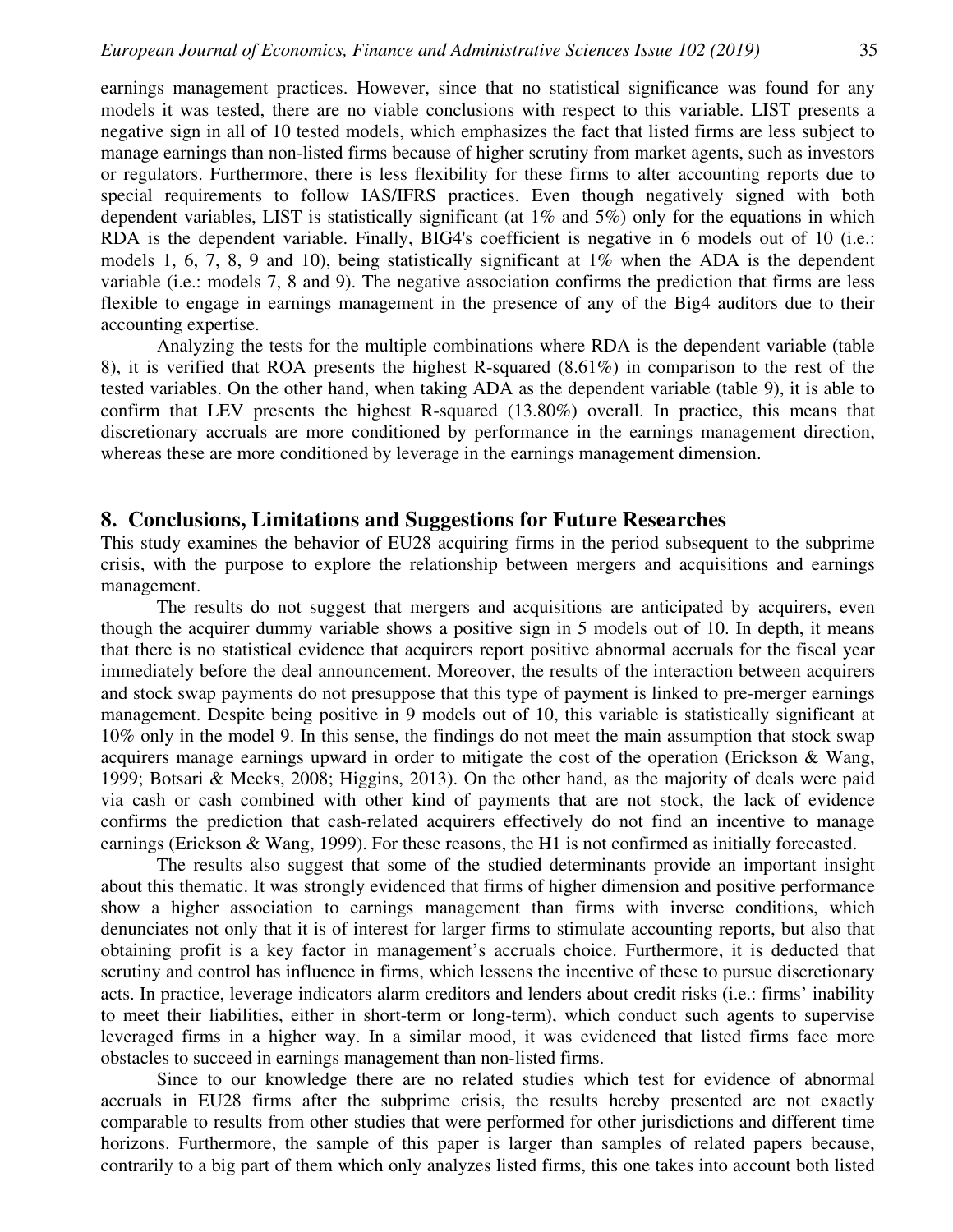and non-listed firms. The inclusion of both firm types in the sample provides a different perspective relatively to the extant literature, as well as could confirm the prediction that listed firms are less agile to manage earnings than non-listed firms.

## **References**

- [1] Andrade, G., Mitchell, M., Stafford, E., 2001. New Evidence and Perspectives on Mergers. *Journal of Economic Perspectives*, 15, 103–120.
- [2] Ali, S. M, Salleh, N. M., Hassan, M. S., 2008. Ownership structure and earnings management in Malaysian listed companies: the size effect. *Asian Journal of Business and Accounting*, 1, 2, 89-116.
- [3] Alves, S., 2013. The impact of audit committee existence and external audit on earnings management: evidence from Portugal. *Journal of Financial Reporting and Accounting*, 11, 2, 143-165.
- [4] Alzoubi, E. S. S., 2016. Audit quality and earnings management: Evidence from Jordan. *Journal of Applied Accounting Research*, 17, 2, 170-189.
- [5] Banderlipe, M. R. S., 2009. The impact of selected corporate governance variables in mitigating earnings management in the Philippines. *DLSU Business & Economics Review*, 19, 1, 17-27.
- [6] Bergstresser, D., Phillipon, T., 2006. CEO incentives and earnings management. *Journal of Financial Economics*, 80, 511-529.
- [7] Botsari, A., Goh, L., 2014. Earnings Management Ahead of M&A: Can Corporate Governance Make The Difference?. *European Financial Management Association*, 2014 Annual Meeting.
- [8] Botsari, A., Meeks, G., 2008. Do acquirers manage earnings prior to a share for share bid? *Journal of Business Finance and Accounting*, 35, 5-6, 633–670.
- [9] Burgstahler, D. C., Hail, L. Leuz, C., 2006. The Importance of Reporting Incentives: Earnings Management in European Private and Public Firms. *The Accounting Review*, 81, 5, 983-1016.
- [10] Burgstahler, D., Dichev, I., 1997. Earnings Management to avoid earnings decreases and losses. *Journal of Accounting and Economics*, 24, 1, 99-126.
- [11] Chen, K. Y., Elder, R. J., Hsieh, Y. M., 2007. Corporate governance and earnings management: The implications of corporate governance best-practice principles for Taiwanese listed companies. *Journal of Contemporary Accounting & Economics*, 3, 2, 73-105.
- [12] Coombes, P. and Wong, S. Y., 2004. Chairman and CEO-one job or two?. *The McKinsey Quarterly*, 2, 42-47.
- [13] Cotter, J. F., Shivdasani, A., Zenner, A., 1997. Do Independent Directors Enhance Target Shareholder Wealth During Tender Offers?. *Journal of Financial Economics*, 43, 2, 195-218.
- [14] Davidson, R., Goodwin-Stewart, J., Kent, P., 2005. Internal Governance Structures and Earnings Management. *Accounting and Finance*, 45, 2, 241-267.
- [15] De Jong, A., Mertens, G., Van der Poel, M., Van Dijk, R., 2014. How does earnings management influence investor's perceptions of firm value? Survey evidence from financial analysts. *Review of Accounting Studies*, 19, 2, 606-627.
- [16] Dechow, P. M., Sloan, R. G., Sweeney, A. P, 1995. Detecting Earnings Management. *The Accounting Review*, 70, 2, 193-225.
- [17] Dechow, P., Ge, W., Schrand, C., 2010. Understanding earnings quality: A review of the proxies, their determinants and their consequences. *Journal of Accounting and Economics*, 50, 2-3, 344–401.
- [18] Dechow, P., Schrand, C. M., 2004. Earnings Quality. *The Research Foundation of CFA Institute*, 2004, 3.
- [19] Ebrahim, A., 2007. Earnings management and board activity: An additional evidence. *Review of Accounting and Finance*, 6, 1, 42-58.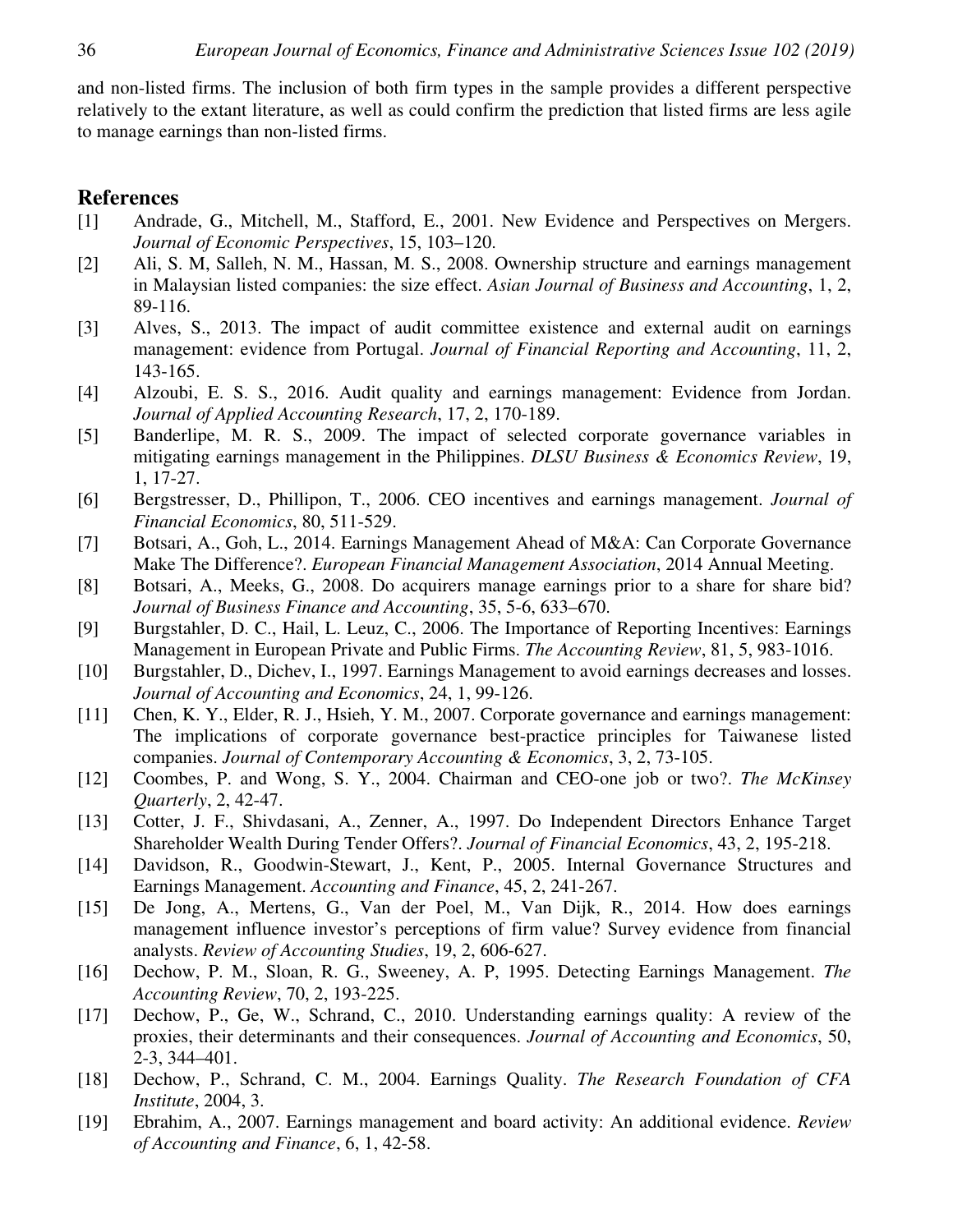- [20] Erickson, M., & Wang, S. W., 1999. Earnings management by acquiring firms in stock for stock mergers. *Journal of Accounting and Economics*, 27, 2, 149-176.
- [21] European Union Law via Eur-Lex, *available at http://eur-lex.europa.eu/legalcontent/EN/ALL/?uri=OJ%3AL%3A2003%3A261%3ATOC.*
- [22] Faccio, M., Masulis, R. W., 2005. The Choice of Payment Method in European Mergers and Acquisitions. *The Journal of Finance*, 60, 3, 1345-1388.
- [23] Francis, J. R., Maydew, E. L., H. C. Sparks, 1999. The Role of Big 6 Auditors in the Credible Reporting of Accruals. Auditing: *A Journal of Practice and Theory*, 18, 2, 17-34.
- [24] Franks, J. R., Harris, R. S., Mayer, C., 1988. Means of Payment in Takeovers: Results for the United Kingdom and the United States. In *Corporate Takeovers*: Causes and Consequences, edited by A.J. Auerbach. Chicago: University of Chicago Press.
- [25] Gaughan, P. A., 2007. Mergers, Acquisitions, and Corporate Restructurings, 4th Edition.
- [26] Gaver, J. J., Gaver, K. M., Austin, J. R., 1995. Additional evidence on bonus plans and income management. *Journal of Accounting and Economics*, 19, 3-28.
- [27] Gerayli, M. S., Yanesari, A. M., Ma'atoofi, A. R., 2011. Impact of audit quality on earnings management: evidence from Iran. International Research *Journal of Finance and Economics*, 66, 77-84.
- [28] Gill, A., Biger, N., Mand, H. S., Mathur, N., 2013. Earnings Management, Firm Performance, and the Value of Indian Manufacturing Firms. *International Research Journal of Finance and Economics*, 116.
- [29] Gonçalves, T., Gaio, C., Santos, T. (2019). Women on Board: Do They Manage Earnings? Empirical Evidence from European Listed Firms. *Review of Business Management*, 21(3), 582- 597.
- [30] Graham, J. R., Harvey, C. R., Rajpogal, S., 2005. The economic implications of corporate financial reporting. *Journal of Accounting and Economics*, 40, 1-3, 3–73.
- [31] Groves, F., 2008. Corporate Actions A Concise Guide, An introduction to securities events. Harriman House Ltd.
- [32] Gulzar, M. A., Wang, Z., 2011. Corporate Governance Characteristics and Earnings Management: Empirical Evidence from Chinese Listed Firms. *International Journal of Accounting and Financial Reporting*, 1, 1.
- [33] Healy, P. M., & Wahlen, J. M., 1999. A review of the earnings management literature and its implications for standard setting. *Accounting horizons*, 13, 4, 365-383.
- [34] Heron, R., Lie, E., 2002. Operating Performance and the Method of Payment in Takeovers. *Journal of Financial and Quantitative Analysis*, 37, 1, 137-155.
- [35] Higgins, H. N., 2013. Do stock-for-stock merger acquirers manage earnings? Evidence from Japan. *Journal of Accounting and Public Policy*, 32, 1, 44-70.
- [36] Hillier, D., Ross, S., Westerfield, R., Jaffe, J., Jordan, B., 2013. Corporate Finance Second European Edition.
- [37] Holthausen, R. W., Larcker, D. F., Sloan, R. G., 1995. Annual bonus schemes and the manipulation of earnings. *Journal of Accounting and Economics*, 19, 1, 29-74.
- [38] Hope, O., Thomas, W. B., Vyas, D., 2013. Financial Reporting Quality of U.S. Private and Public Firms. *The Accounting Review*, 88, 5, 1715-1742.
- [39] Huang, P., Officer, M. S., Powell, R., 2016. Method of payment and risk mitigation in crossborder mergers and acquisitions. *Journal of Corporate Finance*, 40, 216-324.
- [40] Jones, J., 1991. Earnings Management during Import Relief Investigations. *Journal of Accounting Research*, 29, 2, 193-228.
- [41] Kao, L., Chen, A., 2004. The Effects of Board Characteristics on Earnings Management. *Corporate Ownership and Control*, 1, 96-107.
- [42] Koh, P. S., 2003. On the association between institutional ownership and aggressive corporate earnings management in Australia. *The British Accounting Review*, 35, 105-128.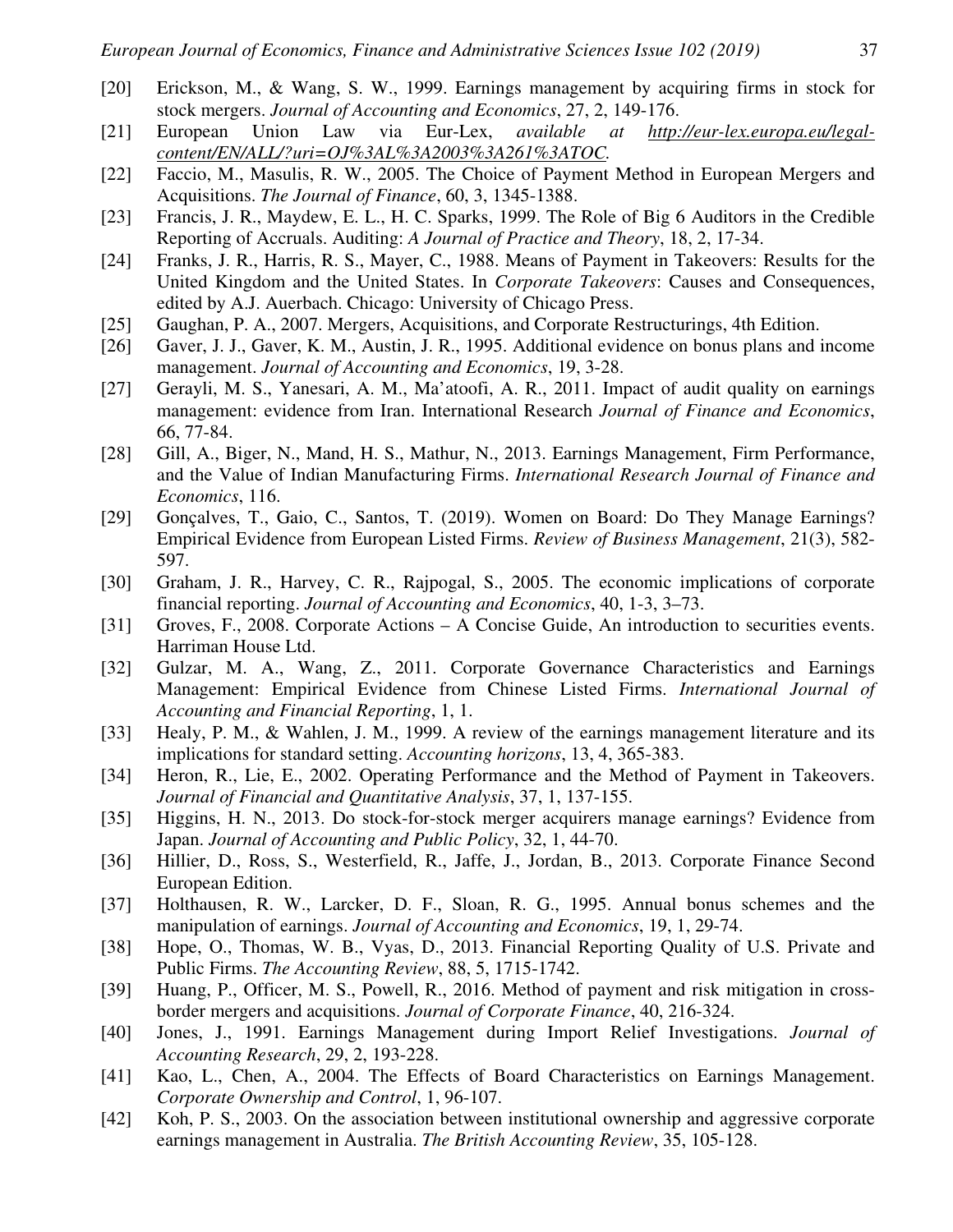- [43] Kothari, S. P., Leone, A. J., Wasley, C. E., 2005. Performance matched discretionary accrual measures. *Journal of Accounting & Economics*, 39, 1, 163–197.
- [44] Koumanakos, E., Georgopoulos, C. S. A., 2005. Firm acquisitions and earnings management: evidence from Greece. *Managerial Auditing Journal*, 20, 7, 663-678.
- [45] Linck, J. S., Netter, J., Shu, T., 2013. Can managers use discretionary accruals to ease financial constraints? Evidence from discretionary accruals prior to investment. *The Accounting Review*, 88, 6, 2117-2143.
- [46] Lipton, M., Lorsh, J. W., 1992. A Modest Proposal for Improved Corporate Governance. *Business Lawyer*, 48, 1, 59-77.
- [47] Liu, Q., Lu, Z., J., 2007. Corporate governance and earnings management in the Chinese listed companies: A tunneling perspective. *Journal of Corporate Finance*, 13, 5, 881–906.
- [48] Lo, K., 2008. Earnings management and earnings quality. *Journal of Accounting and Economics*, 45, 2, 350-357.
- [49] Louis, H., 2004. Earnings management and the market performance of acquiring firms. *Journal of Financial Economics*, 74, 1, 121-148.
- [50] Martin, R. D., Kinney, W. R., 1994. Does auditing reduce bias in financial reporting? A review of audit-related adjustment studies. *Auditing*, 13, 1, 149.
- [51] Myers, S. C., Majluf, N. S., 1984. Corporate financing and investment decisions when firms have information that investors do not have*. Journal of Financial Economics*, 13, 2, 187-221.
- [52] McNichols, M.F., 2000. Research design issues in earnings management studies. *Journal of Accounting and Public Policy*, 19, 4-5, 313-345.
- [53] Offenberg, D., Pirinsky, C., 2014. How do Acquirers Choose between Mergers and Tender Offers?. *Journal of Financial Economics*, 116, 2, 331-348.
- [54] Park, Y. W., Shin, H. H., 2004. Board composition and earnings management in Canada. *Journal of Corporate Finance*, 10, 3, 431-457.
- [55] Peasnell, K. V., Pope, P. F., Young, S., 2000. Accrual Management to meet earnings targets: UK evidence pre- and post-Cadbury. *British Accounting Review*, 32, 4, 415-445.
- [56] Petmezas, D., Travlos, N.G., Alexandridis, G., 2010. Gains from mergers and acquisitions around the world: New evidence. *Financial Management*, 39, 4, 1671-1695.
- [57] Pungaliya, R. S., Vijh, A. M., 2009. Do acquiring firms manage earnings?. *Available at http://ssrn.com/abstract=1273464.*
- [58] Rahman, A., Bakar, A., 2003. Earnings Management and Acquiring Firms Preceding Acquisitions in Malaysia. *APFA/PACAP/FMA Finance International Conference*, Tokyo, Japan. 1–28.
- [59] Rahman, M. M., Moniruzzaman, M., Sharif, M. J., 2013. Techniques, motives and controls of earnings management. *International Journal of Information Technology and Business Management*, 3, 11, 22-34.
- [60] Richardson, V. J., Waegelein, J. F., 2002. The Influence of Long-Term Performance Plans on Earnings Management and Firm Performance. *Review of Quantitative Finance and Accounting*, 18, 2, 161-183.
- [61] Sweeney, A. P., 1994. Debt-covenant violations and managers' accounting responses. *Journal of Accounting and Economics*, 17, 3, 281-308.
- [62] Terjesen, S., 2009. Mergers and Acquisitions: Patterns, Motives, and Strategic Fit. *QFinance Best Practice*.
- [63] Teoh, S. H., Wong, T. J., & Rao, G. R., 1998. Are accruals during initial public offerings opportunistic?. *Review of Accounting Studies*, 3, 1-2, 175-208.
- [64] Vasilescu, C., & Millo, Y., 2016. Do industrial and geographic diversifications have different effects on earnings management? Evidence from UK mergers and acquisitions. *International Review of Financial Analysis*, 46, 33-45.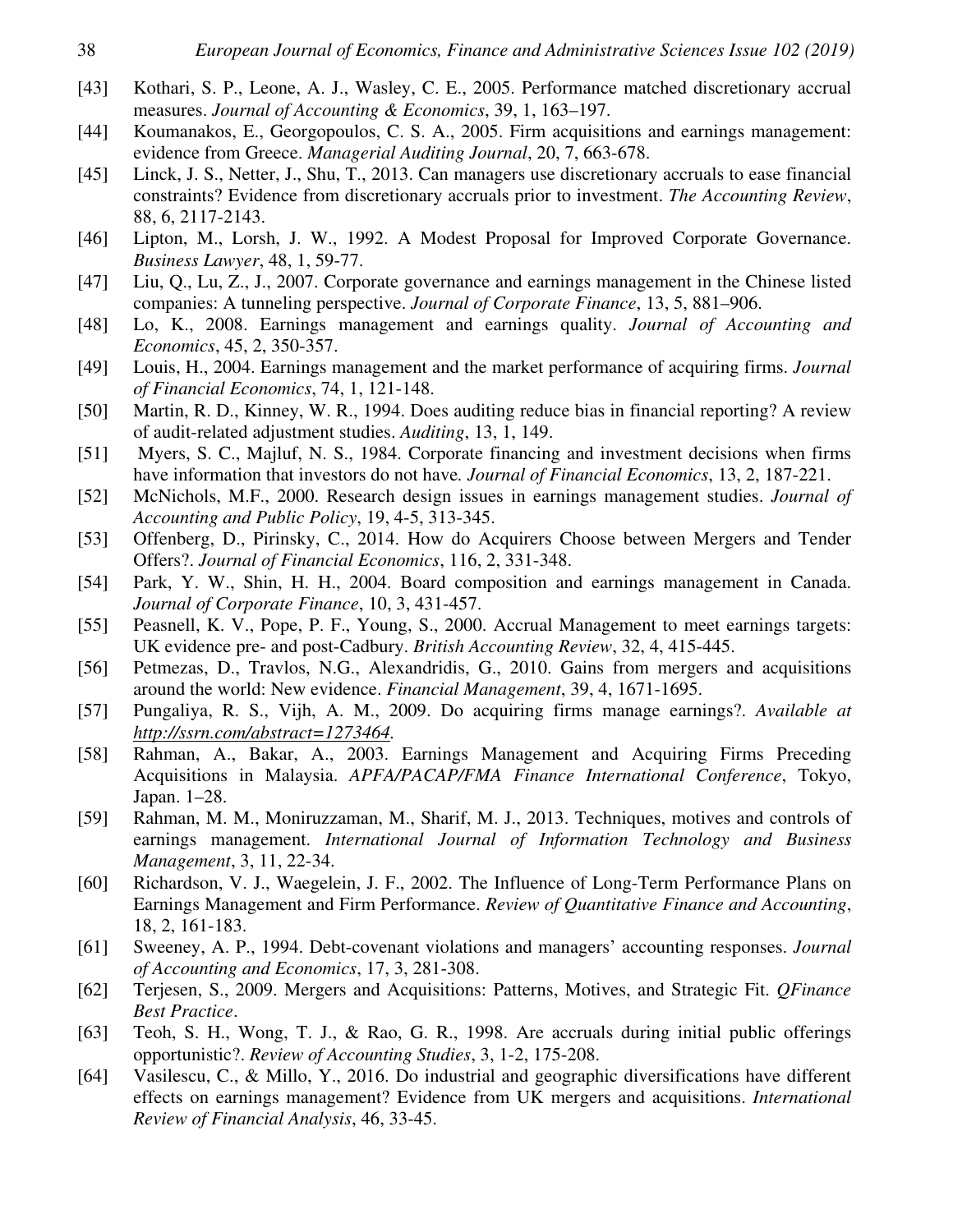- [65] Vazirani, N., 2015. A Literature Review on Mergers and Acquisitions Waves and Theories. *SIES Journal of Management*, March 2015, Vol. 11, 3-9.
- [66] Wang, T. Y., Winton, A., Yu, X., 2010. Corporate fraud and business conditions: evidence from IPOs. *Journal of Finance*, 14, 6, 2255–2292.
- [67] Warfield, T. D., Wild, J. J., Wild, K. L., 1995. Managerial Ownership, Accounting Choices, and Informativeness of Earnings. *Journal of Accounting and Economics*, 20, 1, 61-92.
- [68] Watts, R. L., Zimmerman, J. L., 1986. Positive Accounting Theory, Prentice-Hall, London.

## **Annexes**

|                | <b>RDA</b>   | ADA          | SIZE        | ROA         | <b>SALESGR</b> | <b>LEV</b>   | <b>GDPGR</b> | <i>LIST</i> | BIG4 |
|----------------|--------------|--------------|-------------|-------------|----------------|--------------|--------------|-------------|------|
| <b>RDA</b>     |              |              |             |             |                |              |              |             |      |
|                |              |              |             |             |                |              |              |             |      |
| <b>ADA</b>     | $-0.2312***$ |              |             |             |                |              |              |             |      |
|                | (0.0000)     |              |             |             |                |              |              |             |      |
| <b>SIZE</b>    | 0.0191       | $-0.2121***$ |             |             |                |              |              |             |      |
|                | (0.6999)     | (0.0000)     |             |             |                |              |              |             |      |
| <b>ROA</b>     | $0.1362***$  | 0.0113       | $0.1554***$ |             |                |              |              |             |      |
|                | (0.0058)     | (0.8198)     | (0.0016)    |             |                |              |              |             |      |
| <b>SALESGR</b> | 0.0298       | 0.0241       | $-0.1031**$ | $0.1439***$ |                |              |              |             |      |
|                | (0.5478)     | (0.6264)     | (0.0372)    | (0.0036)    |                |              |              |             |      |
| <b>LEV</b>     | 0.0167       | $-0.056$     | $0.3479***$ | $-0.0259$   | $-0.0605$      | 1            |              |             |      |
|                | (0.737)      | (0.2588)     | (0.0000)    | (0.6014)    | (0.2223)       |              |              |             |      |
| <b>GDPGR</b>   | $-0.0072$    | $-0.0643$    | $-0.0306$   | 0.0268      | $0.1306***$    | $-0.1086**$  |              |             |      |
|                | (0.8839)     | (0.1945)     | (0.5371)    | (0.5893)    | (0.0082)       | (0.0281)     |              |             |      |
| <b>LIST</b>    | -0.0448      | $-0.0696$    | $0.1347***$ | 0.0037      | $-0.1137*$     | $-0.1321***$ | 0.0461       |             |      |
|                | (0.3665)     | (0.16)       | (0.0064)    | (0.9403)    | (0.0214)       | (0.0075)     | (0.3519)     |             |      |
| BIG4           | 0.0599       | $-0.1799***$ | $0.5795***$ | $0.1130**$  | $-0.0908*$     | $0.1209**$   | $-0.0536$    | $0.1936***$ |      |
|                | (0.2265)     | (0.0003)     | (0.0000)    | (0.0222)    | (0.0666)       | (0.0144)     | (0.2793)     | (0.0001)    |      |

Table 6: Pearson (Spearman) correlation matrix

RDA is real discretionary accruals, estimated via the modified Jones model (1991); ADA is absolute discretionary accruals, measured as the absolute value of RDA; SIZE is natural logarithm of total assets; ROA is return-on-assets ratio, measured in percentage; SALESGR is firm's 2 years compounded sales growth in the 2 years before the announcement, measured in percentage; LEV is debt-to-asset ratio, measured in percentage; GDPGR is the growth rate of EU28 seasonally adjusted GDP in the year before the announcement, measured in percentage; LIST is a dummy variable that assumes a value of 1 if the firm is listed on the stock exchange and 0 if otherwise; BIG4 is a dummy variable that assumes a value of 1 if the firm is audited by a Big4 auditor and 0 if otherwise.

\* 10% significance

\*\* 5% significance

\*\*\* 1% significance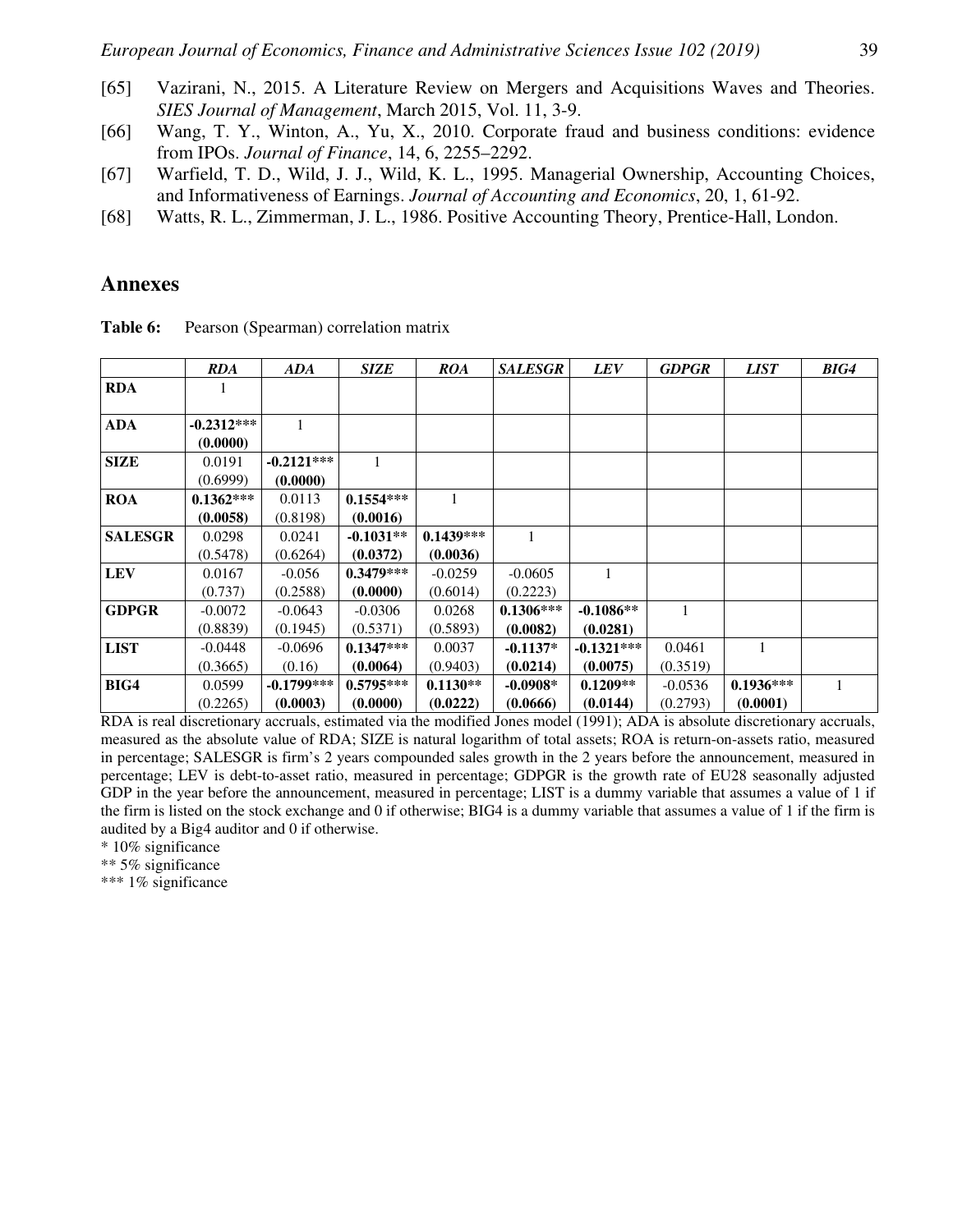| All measures scaled by               |             | Panel A - acquirer sample |              | Panel B - match sample |                  |
|--------------------------------------|-------------|---------------------------|--------------|------------------------|------------------|
| total assets in deal announcement -2 |             |                           |              |                        |                  |
| <b>Total accruals</b>                | Mean        |                           | $-4.98\%$    |                        | $-3.93\%$        |
|                                      | $(p-value)$ |                           | $(0.00)$ *** |                        | $(0.00)$ ***     |
|                                      | Std. Dev.   | 19.57%                    |              | 13.31\%                |                  |
|                                      | % Positive  | 24.21\%                   |              | 44.75%                 |                  |
|                                      |             | Acq. RDA                  | Acq. ADA     | <b>Match RDA</b>       | <b>Match ADA</b> |
| <b>Discretionary accruals</b>        | Mean        | $-1.72\%$                 | 8.74%        | $-0.27\%$              | $9.92\%$         |
| (real & absolute)                    | $(p-value)$ | $(0.02)$ **               | $(0.00)$ *** | (0.75)                 | $(0.00)$ ***     |
|                                      | Std. Dev    | 14.56%                    | 11.77%       | 16.87%                 | 13.63%           |
|                                      | % Positive  | 38%                       | $100\%$      | 45%                    | $100\%$          |

**Table 7:** Summary measures of discretionary accruals (scaled by lagged total assets)

The table describes the discretionary accruals that were estimated via the modified Jones model (1991) in the year before the deal announcement. Total accruals are given by: TAit = [∆ Current Assetsit - ∆ Cash and Cash Equivalentsit] - [∆ Current Liabilitiesit - ∆ Short term financial debtit] - Depreciation and Amortizationit. where: TAit = total accruals of firm i in year t;  $\Delta$  Current Assetsit = difference between current assets in year t and t-1;  $\Delta$  Cash and Cash Equivalentsit = difference between cash and cash equivalents in year t and t-1; ∆ Current Liabilitiesit = difference between current liabilities in year t and t-1; ∆ Short term financial debtit = difference between short term financial debt in year t and t-1; Depreciations and Amortizationsit = depreciations and amortizations in year t. The modified Jones model to estimate discretionary accruals is given by: TAit /Ait-1 =  $\alpha$  (1 / Ait-1) +  $\beta$ 1 ( $\Delta$ REVit -  $\Delta$ RECit / Ait-1) +  $\beta$ 2 (PPEit / Ait-1) +  $\epsilon$ it. where: TAit = total accruals of firm i in year t, scaled by lagged total assets (Ait-1);  $\alpha$ ,  $\beta$ 1,  $\beta$ 2 = OLS estimated parameters; ∆REVit = change in operating revenues, scaled by lagged total assets (Ait-1); ∆RECit = change in receivables, scaled by lagged total assets (Ait-1); PPEit = gross property, plant and equipment, scaled by lagged total assets (Ait-1);  $\epsilon$ it = error term (main proxy for earnings management).

\* 10% significance

\*\* 5% significance

\*\*\* 1% significance

| Table 8: |  | Regression of real discretionary accruals on the pool of acquirers and matches |
|----------|--|--------------------------------------------------------------------------------|
|          |  |                                                                                |

| Regression of real discretionary accruals on the pool of acquirers and matches.  |                                                                                                                                                                           |               |               |              |               |  |  |
|----------------------------------------------------------------------------------|---------------------------------------------------------------------------------------------------------------------------------------------------------------------------|---------------|---------------|--------------|---------------|--|--|
|                                                                                  | $RDA_{it} = \beta_0 + \beta_1 ACQDUM_{it} + \beta_2 ACQDUM*STOCK + \beta_3 SIZE_{it} + \beta_4 ROA_{it} + \beta_5 SALESGR_{it} + \beta_6 LEV_{it} + \beta_7 GDPGR_{it} +$ |               |               |              |               |  |  |
| $\beta_8$ LIST <sub>it</sub> + $\beta_9$ BIG4 <sub>it</sub> + $\varepsilon_{it}$ |                                                                                                                                                                           |               |               |              |               |  |  |
| <b>Variable</b>                                                                  | <b>Expected Sign</b>                                                                                                                                                      | Model 1       | Model 2       | Model 3      | Model 4       |  |  |
|                                                                                  |                                                                                                                                                                           | (SIZE)        | (ROA)         | (SALESGR)    | (LEV)         |  |  |
| Constant                                                                         |                                                                                                                                                                           | $-0.26$       | $-0.06$       | $-0.04$      | $-0.02$       |  |  |
|                                                                                  |                                                                                                                                                                           | $(0.008)$ *** | (0.462)       | (0.626)      | (0.773)       |  |  |
| <b>ACQDUM (H1)</b>                                                               | $+$                                                                                                                                                                       | 0.02          | 0.01          | 0.01         | 0.01          |  |  |
|                                                                                  |                                                                                                                                                                           | (0.338)       | (0.617)       | (0.484)      | (0.570)       |  |  |
| <b>ACQDUM * STOCK</b>                                                            | $+$                                                                                                                                                                       | 0.02          | 0.02          | 0.00         | $-0.00$       |  |  |
| (H1)                                                                             |                                                                                                                                                                           | (0.325)       | (0.392)       | (0.988)      | (0.874)       |  |  |
| <b>SIZE</b>                                                                      | $+/-$                                                                                                                                                                     | 0.01          |               |              |               |  |  |
|                                                                                  |                                                                                                                                                                           | $(0.000)$ *** |               |              |               |  |  |
| <b>ROA</b>                                                                       |                                                                                                                                                                           |               | 0.00          |              |               |  |  |
|                                                                                  |                                                                                                                                                                           |               | $(0.000)$ *** |              |               |  |  |
| <b>SALESGR</b>                                                                   | $+$                                                                                                                                                                       |               |               | 0.00         |               |  |  |
|                                                                                  |                                                                                                                                                                           |               |               | (0.145)      |               |  |  |
| <b>LEV</b>                                                                       | $+/-$                                                                                                                                                                     |               |               |              | $-0.00$       |  |  |
|                                                                                  |                                                                                                                                                                           |               |               |              | $(0.006)$ *** |  |  |
| <b>GDPGR</b>                                                                     | $+$                                                                                                                                                                       | $-0.00$       | $-0.00$       | $-0.00$      | $-0.00$       |  |  |
|                                                                                  |                                                                                                                                                                           | (0.682)       | (0.663)       | (0.747)      | (0.738)       |  |  |
| <b>LIST</b>                                                                      |                                                                                                                                                                           | $-0.05$       | $-0.04$       | $-0.04$      | $-0.04$       |  |  |
|                                                                                  |                                                                                                                                                                           | $(0.003)$ *** | $(0.016)$ **  | $(0.01)$ *** | $(0.007)$ *** |  |  |
| BIG4                                                                             |                                                                                                                                                                           | $-0.01$       | 0.02          | 0.02         | 0.02          |  |  |
|                                                                                  |                                                                                                                                                                           | (0.683)       | (0.182)       | (0.124)      | $(0.079)*$    |  |  |
| Fixed industry effects                                                           |                                                                                                                                                                           | <b>Yes</b>    | <b>Yes</b>    | Yes          | Yes           |  |  |
| Fixed year effects                                                               |                                                                                                                                                                           | Yes           | Yes           | Yes          | Yes           |  |  |
| $\boldsymbol{N}$                                                                 |                                                                                                                                                                           | 800           | 800           | 800          | 800           |  |  |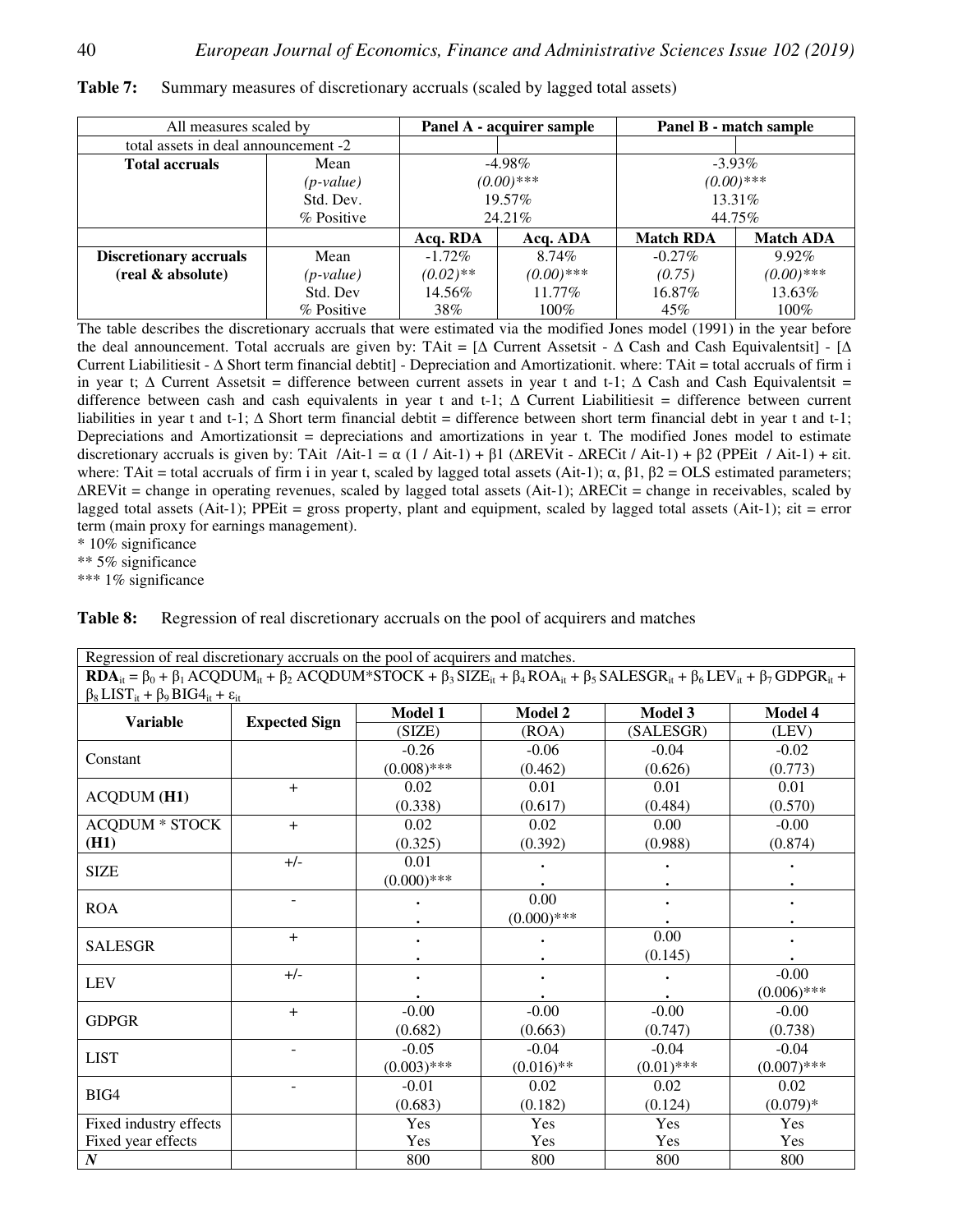| Model            | ר ר<br>2.JZ | 2.60        | $\circ$<br>1.O / | 2.08        |
|------------------|-------------|-------------|------------------|-------------|
| $Prob$ > Model F | $0.0001***$ | $0.0000***$ | $0.0043***$      | $0.0010***$ |
| R-squared        | 7.79%       | 3.61%       | 5.36%            | $.02\%$     |

The regressions were run on the pooled sample including both acquirers and their matches. The match of an acquirer is an EU28 firm of the same industry as the acquirer, and is the closest to the acquirer in terms of total assets and ROA in the concurrent year. RDA is real discretionary accruals that were estimated via the modified Jones model (1991) in the year before the deal announcement. Total accruals are given by: TAit = [∆ Current Assetsit - ∆ Cash and Cash Equivalentsit] - [∆ Current Liabilitiesit - ∆ Short term financial debtit] - Depreciation and Amortizationit. The modified Jones model to estimate discretionary accruals is given by: TAit /Ait-1 =  $\alpha$  (1 / Ait-1) +  $\beta$ 1 ( $\Delta$ REVit -  $\Delta$ RECit / Ait-1) +  $\beta$ 2 (PPEit / Ait-1) + εit. Where: TAit = total accruals of firm i in year t, scaled by lagged total assets (Ait-1);  $\alpha$ ,  $\beta$ 1,  $\beta$ 2 = OLS estimated parameters; ∆REVit = change in operating revenues, scaled by lagged total assets (Ait-1); ∆RECit = change in receivables, scaled by lagged total assets (Ait-1); PPEit = gross property, plant and equipment, scaled by lagged total assets (Ait-1); εit = error term (main proxy for earnings management). ACQDUM is a dummy variable that assumes a value of 1 if the firm is an acquirer and 0 if it is a match; STOCK is a dummy variable that assumes a value of 1 if the firm is an acquirer which used stock as a mean of payment and 0 if it did not use stock at all, or if it is a match; ACQDUM\*STOCK is an interaction between acquirer and their stock payments in order to provide support to H1; SIZE is natural logarithm of total assets; ROA is return-on-assets ratio, measured in percentage; SALESGR is firm's 2 years compounded sales growth in the 2 years before the announcement, measured in percentage; LEV is debt-to-asset ratio, measured in percentage; GDPGR is the growth rate of EU28 seasonally adjusted GDP in the year before the announcement, measured in percentage; LIST is a dummy variable that assumes a value of 1 if the firm is listed on the stock exchange and 0 if otherwise; BIG4 is a dummy variable that assumes a value of 1 if the firm is audited by a Big4 auditor and 0 if otherwise.

\* 10% significance

\*\* 5% significance

\*\*\* 1% significance

|  |  |  | <b>Table 9:</b> Regression of absolute discretionary accruals on the pool of acquirers and matches |  |  |  |  |
|--|--|--|----------------------------------------------------------------------------------------------------|--|--|--|--|
|--|--|--|----------------------------------------------------------------------------------------------------|--|--|--|--|

| $\beta_8$ LIST <sub>it</sub> + $\beta_9$ BIG4 <sub>it</sub> + $\varepsilon_{it}$ |                      |                    |               |               |               |  |  |
|----------------------------------------------------------------------------------|----------------------|--------------------|---------------|---------------|---------------|--|--|
|                                                                                  |                      | Model 6<br>Model 7 |               | Model 8       | Model 9       |  |  |
| <b>Variable</b>                                                                  | <b>Expected Sign</b> | (SIZE)             | (ROA)         | (SALESGR)     | (LEV)         |  |  |
|                                                                                  |                      | 0.19               | 0.06          | 0.06          | 0.04          |  |  |
| Constant                                                                         |                      | $(0.017)$ **       | (0.331)       | (0.381)       | (0.541)       |  |  |
|                                                                                  | $+$                  | $-0.01$            | $-0.00$       | $-0.00$       | $-0.00$       |  |  |
| ACQDUM (H1)                                                                      |                      | (0.674)            | (0.881)       | (0.82)        | (0.974)       |  |  |
| <b>ACQDUM * STOCK</b>                                                            | $+$                  | 0.01               | 0.01          | 0.02          | 0.02          |  |  |
| (H1)                                                                             |                      | (0.519)            | (0.304)       | (0.181)       | $(0.079)*$    |  |  |
|                                                                                  | $+/-$                | $-0.01$            |               |               |               |  |  |
| <b>SIZE</b>                                                                      |                      | $(0.005)$ ***      |               |               |               |  |  |
|                                                                                  | $\blacksquare$       |                    | $-0.00$       |               | $\bullet$     |  |  |
| <b>ROA</b>                                                                       |                      | $\bullet$          | $(0.081)$ *   |               |               |  |  |
|                                                                                  | $+$                  |                    |               | $-0.00$       |               |  |  |
| <b>SALESGR</b>                                                                   |                      | $\bullet$          |               | (0.748)       |               |  |  |
|                                                                                  | $+/-$                | $\bullet$          |               |               | 0.00          |  |  |
| <b>LEV</b>                                                                       |                      |                    |               |               | $(0.000)$ *** |  |  |
|                                                                                  | $+$                  | 0.00               | 0.00          | 0.00          | 0.00          |  |  |
| <b>GDPGR</b>                                                                     |                      | (0.663)            | (0.681)       | (0.712)       | (0.695)       |  |  |
|                                                                                  |                      | $-0.01$            | $-0.02$       | $-0.02$       | $-0.01$       |  |  |
| <b>LIST</b>                                                                      |                      | (0.381)            | (0.196)       | (0.221)       | (0.295)       |  |  |
|                                                                                  |                      | $-0.01$            | $-0.03$       | $-0.03$       | $-0.03$       |  |  |
| BIG4                                                                             |                      | (0.281)            | $(0.008)$ *** | $(0.007)$ *** | $(0.002)$ *** |  |  |
| Fixed industry effects                                                           |                      | Yes                | Yes           | Yes           | Yes           |  |  |
| Fixed year effects                                                               |                      | Yes                | Yes           | Yes           | Yes           |  |  |
| $\boldsymbol{N}$                                                                 |                      | 800                | 800           | 800           | 800           |  |  |
| Model F                                                                          |                      | 4.05               | 3.85          | 3.73          | 4.41          |  |  |
| Prob > Model F                                                                   |                      | $0.0000$ ***       | $0.0000$ ***  | $0.0000$ ***  | $0.0000$ ***  |  |  |
| R-squared                                                                        |                      | 12.83%             | 12.28%        | 11.94%        | 13.80%        |  |  |

**ADA**<sub>it</sub> =  $\beta_0$  +  $\beta_1$  ACQDUM<sub>it</sub> +  $\beta_2$  ACQDUM\*STOCK +  $\beta_3$  SIZE<sub>it</sub> +  $\beta_4$  ROA<sub>it</sub> +  $\beta_5$  SALESGR<sub>it</sub> +  $\beta_6$  LEV<sub>it</sub> +  $\beta_7$  GDPGR<sub>it</sub> +

The regressions were run on the pooled sample including both acquirers and their matches. The match of an acquirer is an EU28 firm of the same industry as the acquirer, and is the closest to the acquirer in terms of total assets and ROA in the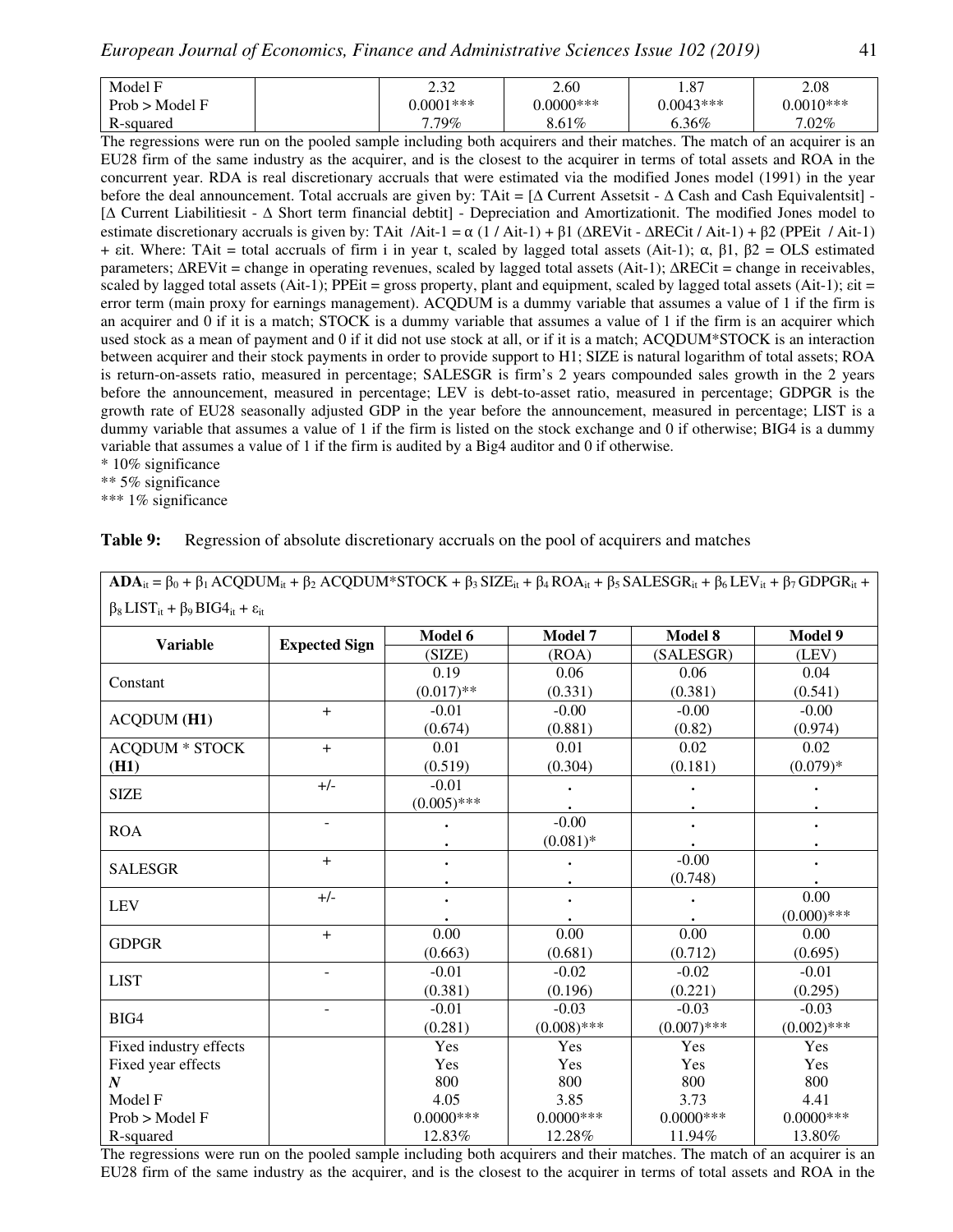concurrent year. ADA is absolute discretionary accruals and are the absolute value of the real discretionary accruals that were estimated via the modified Jones model (1991) in the year before the deal announcement. Total accruals are given by: TAit = [∆ Current Assetsit - ∆ Cash and Cash Equivalentsit] - [∆ Current Liabilitiesit - ∆ Short term financial debtit] - Depreciation and Amortizationit. The modified Jones model to estimate discretionary accruals is given by: TAit /Ait-1 =  $\alpha$  $(1 / \text{Ait-1}) + \beta 1 (\Delta \text{REVit} - \Delta \text{RECit} / \text{Ait-1}) + \beta 2 (\text{PPEit} / \text{Ait-1}) + \text{cit}$ . Where: TAit = total accruals of firm i in year t, scaled by lagged total assets (Ait-1); ⍺, β1, β2 = OLS estimated parameters; ∆REVit = change in operating revenues, scaled by lagged total assets (Ait-1); ∆RECit = change in receivables, scaled by lagged total assets (Ait-1); PPEit = gross property, plant and equipment, scaled by lagged total assets (Ait-1); εit = error term (main proxy for earnings management). ACQDUM is a dummy variable that assumes a value of 1 if the firm is an acquirer and 0 if it is a match; STOCK is a dummy variable that assumes a value of 1 if the firm is an acquirer which used stock as a mean of payment and 0 if it did not use stock at all, or if it is a match; ACQDUM\*STOCK is an interaction between acquirer and their stock payments in order to provide support to H1; SIZE is natural logarithm of total assets; ROA is return-on-assets ratio, measured in percentage; SALESGR is firm's 2 years compounded sales growth in the 2 years before the announcement, measured in percentage; LEV is debt-to-asset ratio, measured in percentage; GDPGR is the growth rate of EU28 seasonally adjusted GDP in the year before the announcement, measured in percentage; LIST is a dummy variable that assumes a value of 1 if the firm is listed on the stock exchange and 0 if otherwise; BIG4 is a dummy variable that assumes a value of 1 if the firm is audited by a Big4 auditor and 0 if otherwise.

\* 10% significance

\*\* 5% significance

\*\*\* 1% significance

|  | Table 10: Regressions of both real and absolute discretionary accruals on the pool of acquirers and matches |  |  |  |  |  |  |  |  |  |
|--|-------------------------------------------------------------------------------------------------------------|--|--|--|--|--|--|--|--|--|
|--|-------------------------------------------------------------------------------------------------------------|--|--|--|--|--|--|--|--|--|

**RDA**<sub>it</sub> =  $\beta_0$  +  $\beta_1$  ACQDUM<sub>it</sub> +  $\beta_2$  ACQDUM\*STOCK +  $\beta_3$  SIZE<sub>it</sub> +  $\beta_4$  ROA<sub>it</sub> +  $\beta_5$  SALESGR<sub>it</sub> +  $\beta_6$  LEV<sub>it</sub> +  $\beta_7$  GDPGR<sub>it</sub> +  $β_8$  LIST<sub>it</sub> +  $β_9$  BIG4<sub>it</sub> +  $ε$ <sub>it</sub>  $ADA_1 = B_0 + B_1 A$ CODUM<sub>it</sub> + β<sub>2</sub> ACQDUM\*STOCK + β<sub>2</sub> SIZE<sub>it</sub> + β<sub>4</sub> ROA<sub>11</sub> + β<sub>5</sub> SALESGR<sub>it</sub> + β<sub>6</sub> LEV<sub>it</sub> + β<sub>5</sub> GDPGR<sub>it</sub> +

|                            |                          | Model 5 - RDA   | Model 10 - ADA<br>(All variables) |  |  |
|----------------------------|--------------------------|-----------------|-----------------------------------|--|--|
| <b>Variable</b>            | <b>Expected Sign</b>     | (All variables) |                                   |  |  |
| Constant                   |                          | $-0.22$         | 0.17                              |  |  |
|                            |                          | $(0.028)$ **    | $(0.035)$ **                      |  |  |
| <b>ACQDUM (H1)</b>         | $+$                      | 0.01            | $-0.00$                           |  |  |
|                            |                          | (0.512)         | (0.836)                           |  |  |
|                            | $+$                      | 0.02            | 0.02                              |  |  |
| <b>ACQDUM * STOCK (H1)</b> |                          | (0.322)         | (0.29)                            |  |  |
|                            | $+/-$                    | 0.01            | $-0.01$                           |  |  |
| <b>SIZE</b>                |                          | $(0.005)$ ***   | $(0.01)$ ***                      |  |  |
|                            | $\blacksquare$           | 0.00            | $-0.00$                           |  |  |
| <b>ROA</b>                 |                          | $(0.001)$ ***   | (0.739)                           |  |  |
|                            | $+$                      | 0.00            | $-0.00$                           |  |  |
| <b>SALESGR</b>             |                          | $(0.084)*$      | (0.663)                           |  |  |
|                            | $+/-$                    | $-0.00$         | 0.00                              |  |  |
| <b>LEV</b>                 |                          | $(0.045)$ **    | $(0.000)$ ***                     |  |  |
|                            | $+$                      | $-0.00$         | 0.00                              |  |  |
| <b>GDPGR</b>               |                          | (0.621)         | (0.642)                           |  |  |
|                            |                          | $-0.05$         | $-0.01$                           |  |  |
| <b>LIST</b>                |                          | $(0.004)$ ***   | (0.464)                           |  |  |
| BIG4                       | $\overline{\phantom{a}}$ | 0.00            | $-0.02$                           |  |  |
|                            |                          | (0.994)         | (0.151)                           |  |  |
| Fixed industry effects     |                          | Yes             | Yes                               |  |  |
| Fixed year effects         |                          | Yes             | Yes                               |  |  |
| $\boldsymbol{N}$           |                          | 800             | 800                               |  |  |
| Model F                    |                          | 2.84            | 4.26                              |  |  |
| Prob > Model F             |                          | $0.0000$ ***    | $0.0000$ ***                      |  |  |
| R-squared                  |                          | 10.28%          | 14.66%                            |  |  |

The regressions were run on the pooled sample including both acquirers and their matches. The match of an acquirer is an EU28 firm of the same industry as the acquirer, and is the closest to the acquirer in terms of total assets and ROA in the concurrent year. RDA is real discretionary accruals that were estimated via the modified Jones model (1991) in the year before the deal announcement; ADA is absolute discretionary accruals and are the absolute value of the real discretionary